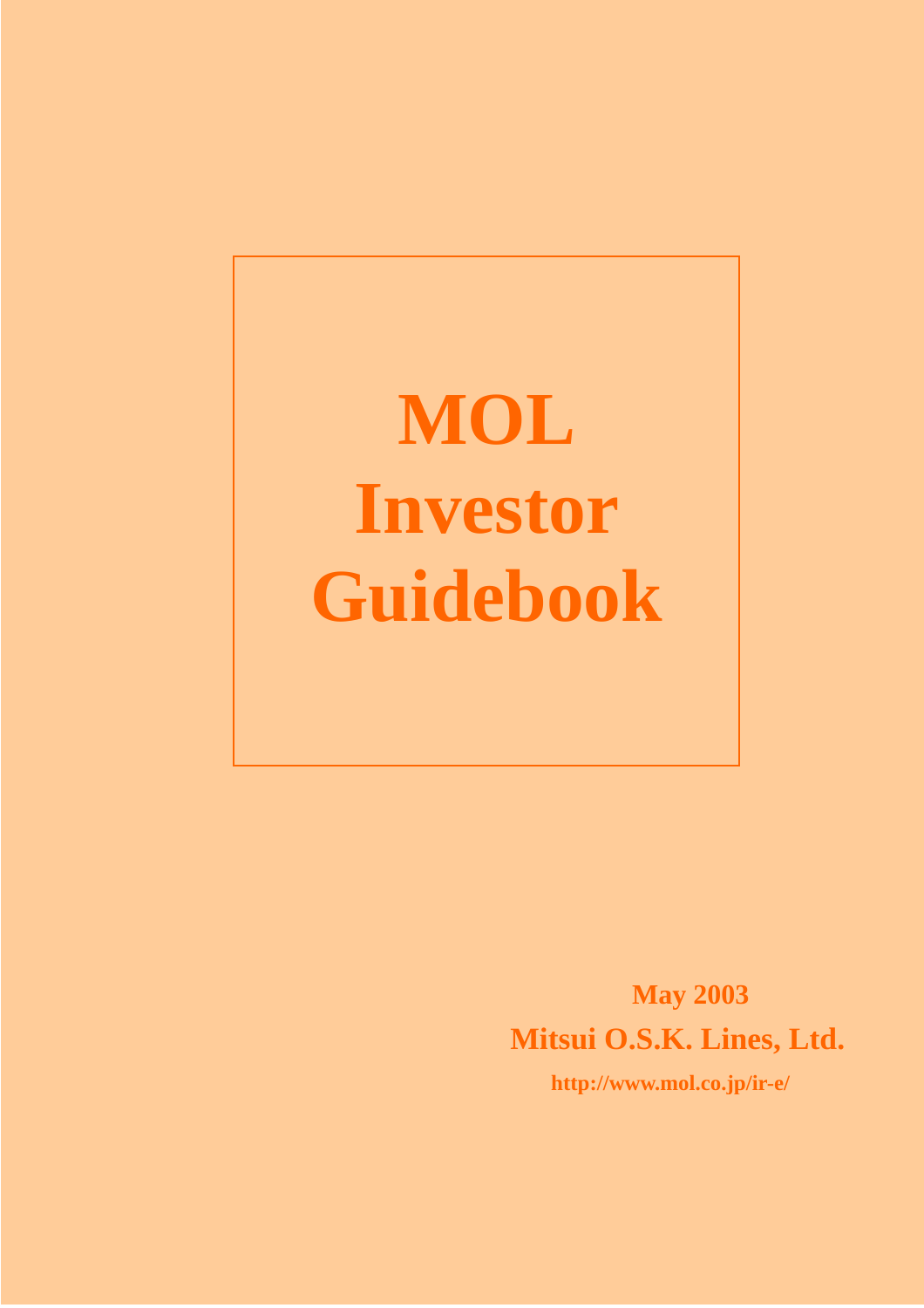### **MOL Group Corporate Principles**

- **1.** . As a multi-modal transport group, we will actively seize opportunities that contribute to global economic growth and development by meeting and responding to our customers' **needs** to this new era
- 2. We will strive to maximize corporate value by always being creative, continually pursuing higher operating efficiency and promoting an open and visible management style that is guided by the highest ethical and social standards
- **3.** . We will promote and protect our environment by maintaining strict, safe operation and navigation standards

### Mitsui O.S.K. Lines Group Environmental Policy Statement

**As one of the world's leading multi-modal transport groups, Mitsui O.S.K. Lines group is committed to protecting the health of our marine/global environment and therefore promotes and supports policies that:**

- **1. Protect all aspects of the marine/global environment and foster safe navigation;**
- **2. Comply with all environmental legislation and regulations that we are required to by law, and all relevant standards and other requirements that we subscribe to. And, whenever possible, further reduce the burden on the environment by setting and achieving even tougher voluntary standards;**
- **3. Periodically review and revise our environmental protection measures on the basis of our framework for setting and reviewing environmental objectives and targets;**
- **4. Conserve energy and materials through recycling and waste reduction programs;**
- **5. Purchase and use environmentally safe goods and materials**
- **6. Promote the development and use of environmentally safe technology**
- **7. Educate and encourage group employees to increase their focus on protection of the environment through enhanced publicity efforts, and communicate our Environmental Policy to group employees;**
- **8. Publish our Environmental Policy Statement and disclose our environmental information on a regular basis;**
- **9. Always strive to ensure that our business activities contribute to and adequately support worthy environmental protection activities.**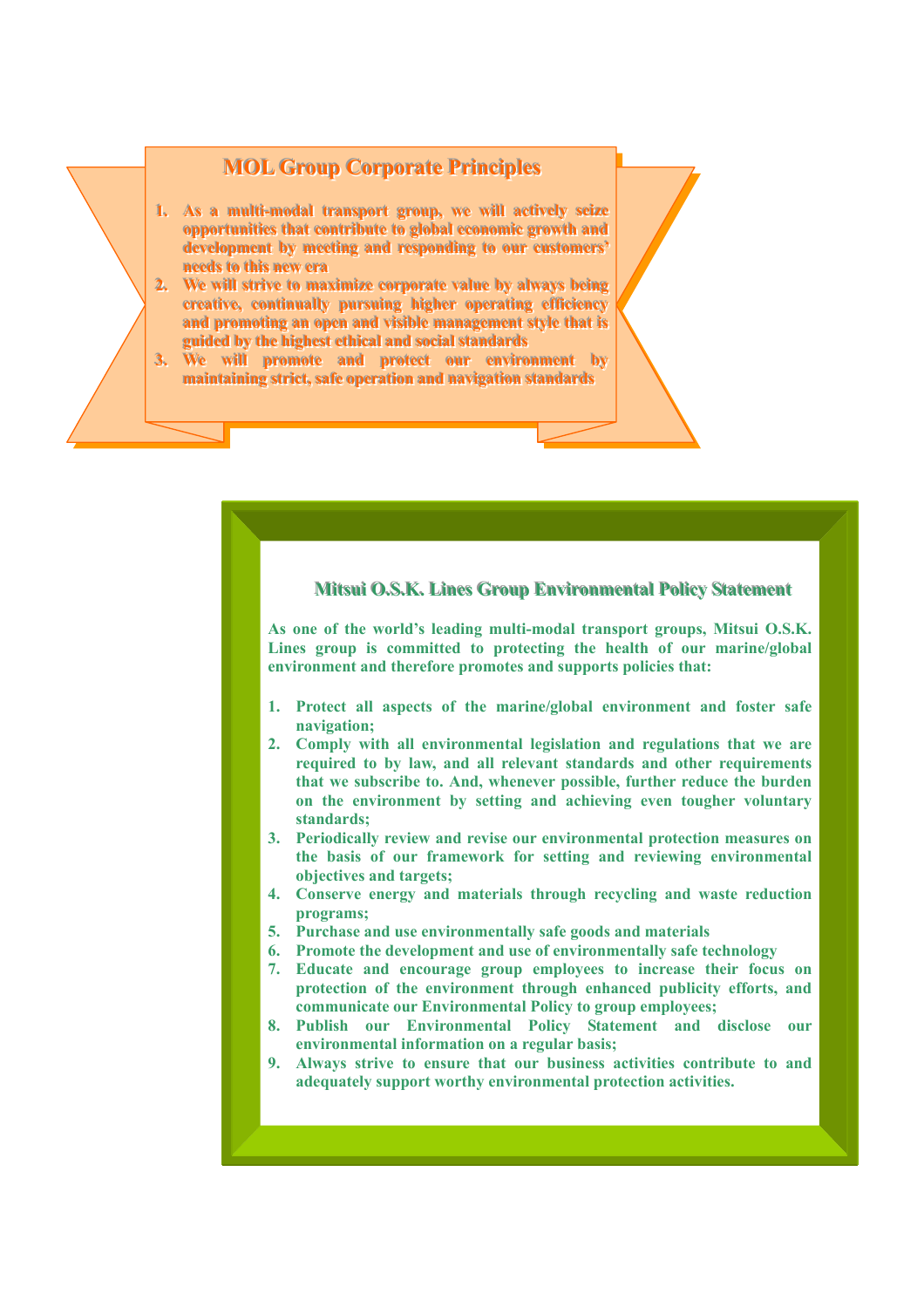#### $=$  **Contents**  $=$

### **MOL Group Corporate Principles MOL Group Environmental Policy Statement**

### **1. MOL at a glance**

| 1) Consolidated Results FY1992 – FY2003                                               |                                      | 2              |
|---------------------------------------------------------------------------------------|--------------------------------------|----------------|
| 2 [Non-Consolidated] Cost Reduction                                                   |                                      | 2              |
| [Consolidated] FY2002 MOL Group Fleet / Revenues & Operating Income by Segment<br>(3) |                                      | 3              |
| [Non-Consolidated] FY2002 MOL Fleet / Revenues by Division<br>(4)                     |                                      | 3              |
| World Major Carriers Fleet Size Ranking<br>(5)                                        | All Vessel Types                     | 4              |
|                                                                                       | Container Capacity by Alliance Group | 4              |
|                                                                                       | Container Capacity by Company        | $\overline{4}$ |
|                                                                                       | Car Carriers                         | 5              |
|                                                                                       | <b>Bulkers</b>                       | 5              |
|                                                                                       | Tankers                              | 5              |
|                                                                                       | <b>LNG Carriers</b>                  | 5              |
|                                                                                       |                                      |                |

| 2. MOLnext                                 |    |
|--------------------------------------------|----|
| • MOL Mid-term Management Plan             | 6  |
| • Results & Targets/Strategies             | 7  |
| • Expansion Plan                           | 8  |
| • Cost Reduction                           | 8  |
| • Enhancement of Financial Strength        | 9  |
| <b>3. Seaborne Trade</b> $-$ the World $-$ | 10 |

| 4. Seaborne Trade $-$ Japan $-$ |  |  |
|---------------------------------|--|--|
|                                 |  |  |

#### **5. Financial Data**

| Charts                                | [Consolidated] ROE/ROA                                | 12 |  |  |  |  |
|---------------------------------------|-------------------------------------------------------|----|--|--|--|--|
|                                       | [Consolidated] Interest Coverage Ratio                | 12 |  |  |  |  |
|                                       | [Consolidated] EV/EBITDA                              | 12 |  |  |  |  |
|                                       | [Consolidated] Assets Turnover                        | 13 |  |  |  |  |
|                                       | [Consolidated] Profit Margin Ratio / Return on Assets | 13 |  |  |  |  |
|                                       | [Consolidated] Assets and Equity                      | 13 |  |  |  |  |
|                                       | 14                                                    |    |  |  |  |  |
|                                       | 14                                                    |    |  |  |  |  |
|                                       | [Consolidated] Cash Flow per Share                    | 14 |  |  |  |  |
|                                       | [Consolidated] Revenues by Segment                    | 15 |  |  |  |  |
|                                       | [Non-Consolidated] Revenues by Division               | 15 |  |  |  |  |
| • [Consolidated] Financial Statements | 16                                                    |    |  |  |  |  |
|                                       | [Consolidated] Segment Information                    |    |  |  |  |  |
|                                       | • [Non-Consolidated] Financial Statements             |    |  |  |  |  |

**Corporate Governance Credit Ratings (FY2002) Share Prices 1992-2002 MOL IR Tools**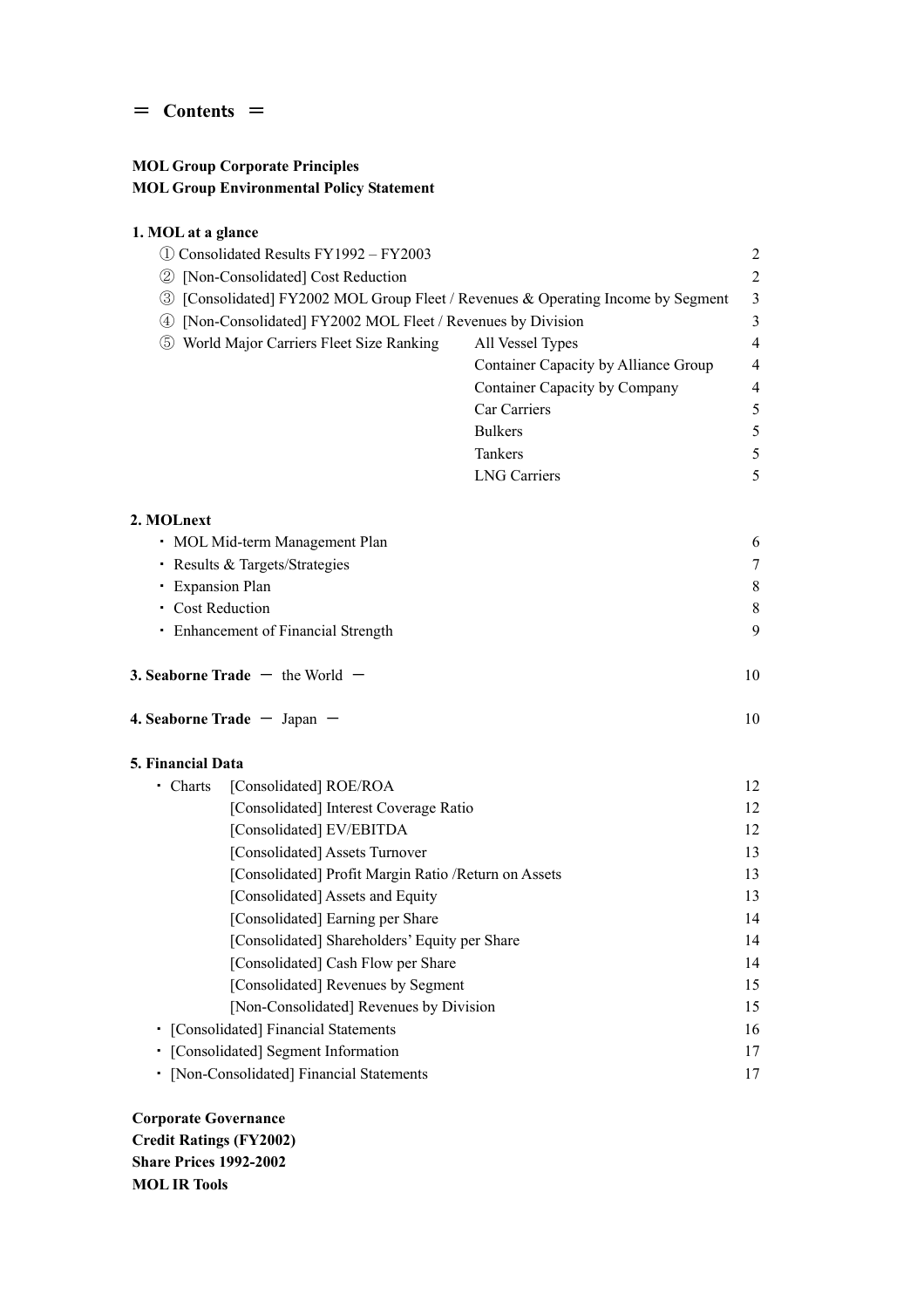# **1. MOL at a glance**

#### ① **Consolidated Results/Forecast FY1992-2003**



#### ② **[Non-Consolidated] Cost Reduction**

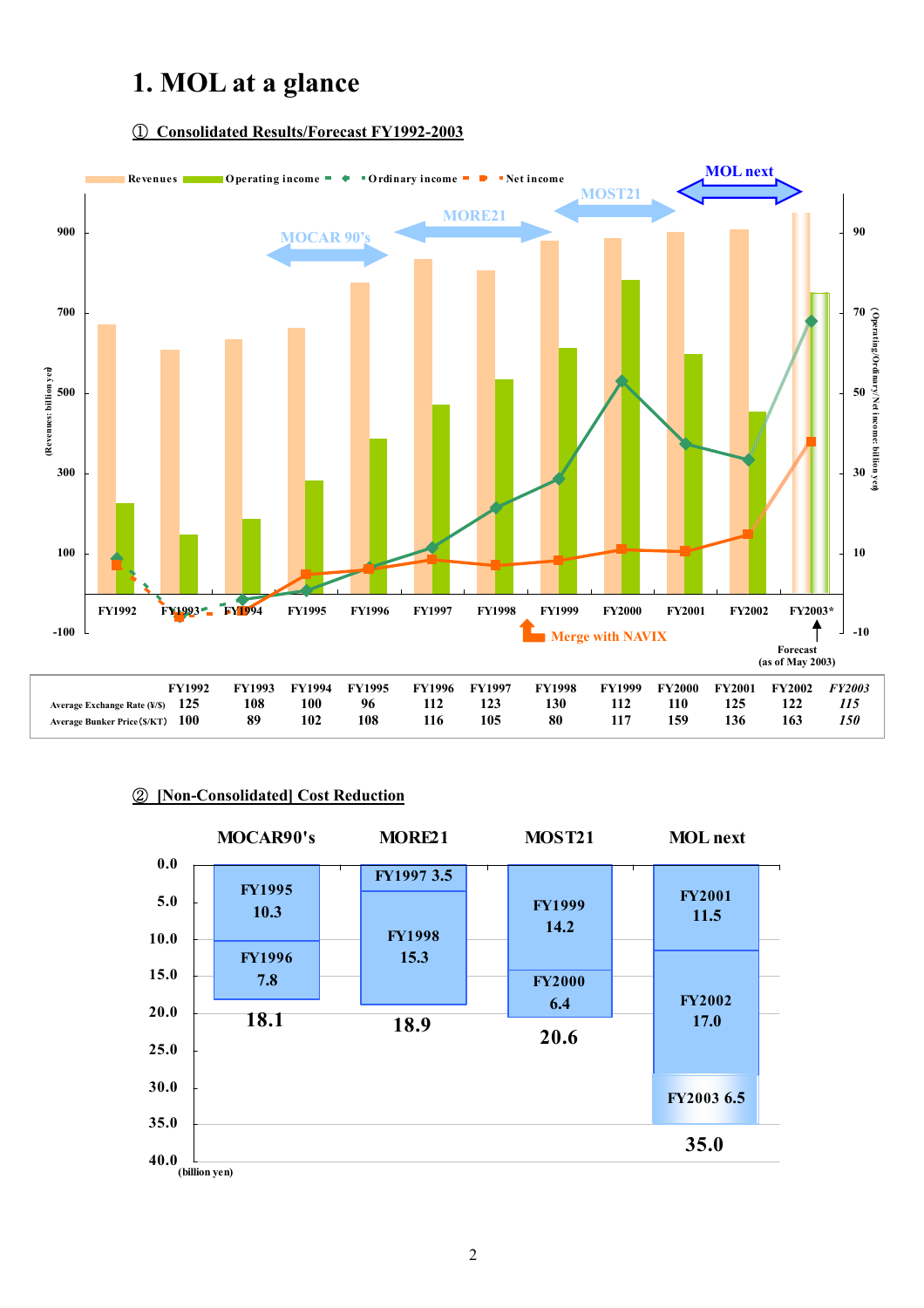#### ③ **[Consolidated] FY2002 MOL Group Fleet / Revenues & Operating Incomes by Segment**



#### ④ **[Non-Consolidated] FY2002 MOL Fleet & Revenues by Division**

| MOL Fleet (including spot-chartered vessels) |           |                      |  |  |  |  |  |  |
|----------------------------------------------|-----------|----------------------|--|--|--|--|--|--|
|                                              | Number of |                      |  |  |  |  |  |  |
|                                              | vessels   | $(1,000 \text{dwt})$ |  |  |  |  |  |  |
| Liner                                        | 68        | 2,670                |  |  |  |  |  |  |
| Bulker                                       | 223       | 17,658               |  |  |  |  |  |  |
| Car carrier                                  | 84        | 1,184                |  |  |  |  |  |  |
| Tanker                                       |           | 10,572               |  |  |  |  |  |  |
| <b>LNG Carrier</b>                           | 23        | 1,561                |  |  |  |  |  |  |
| Cruise ship, Ferry etc.                      |           |                      |  |  |  |  |  |  |
| Total                                        |           | 33,685               |  |  |  |  |  |  |

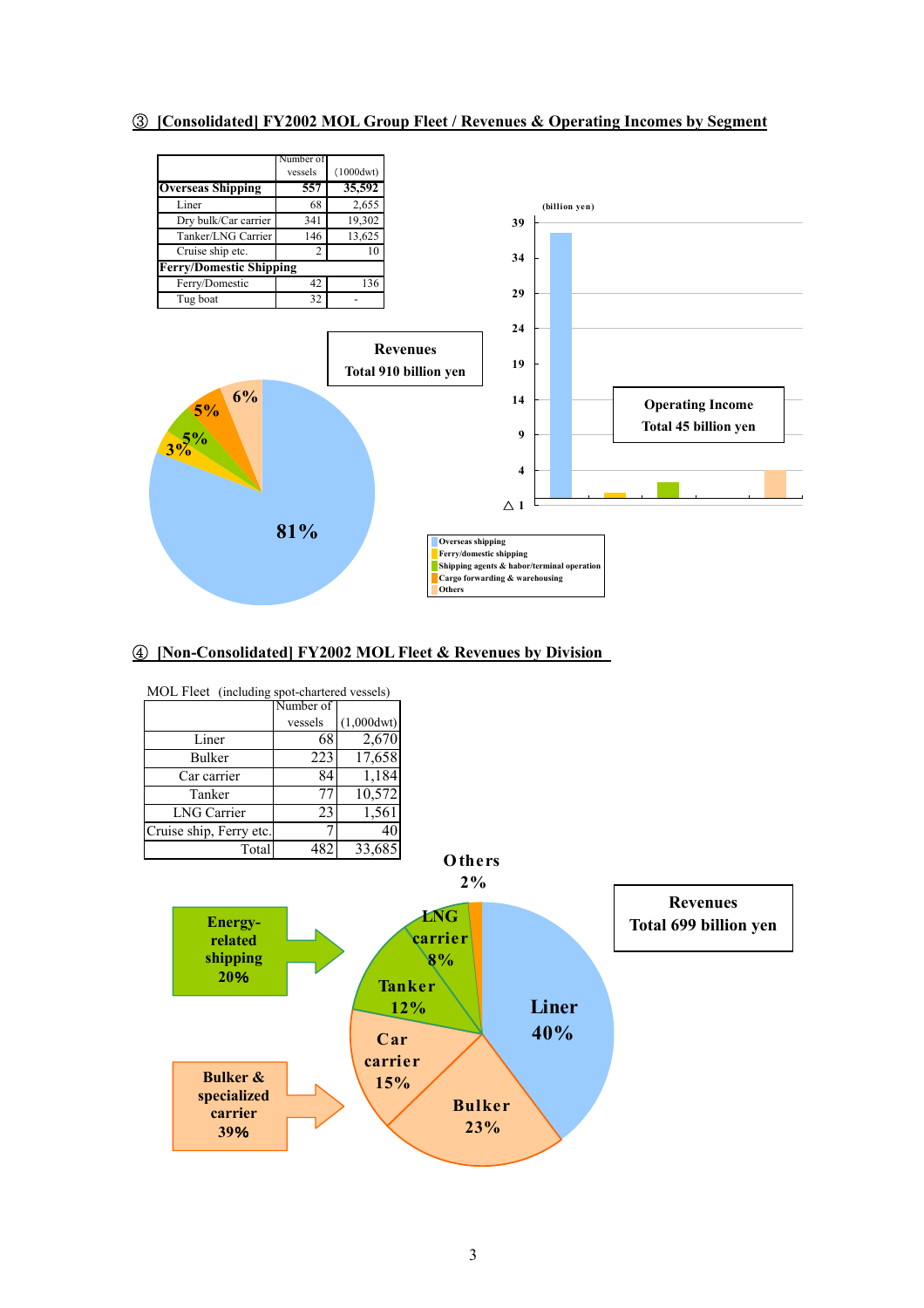#### ⑤ **World Major Carriers Fleet Size Ranking (excluding spot-chartered vessels)**



#### **All Vessel Types (Consolidated/Chartered vessels excluded; as of January 2003)**







**Source: MDS Transmodal "Containership Databank" February 2003**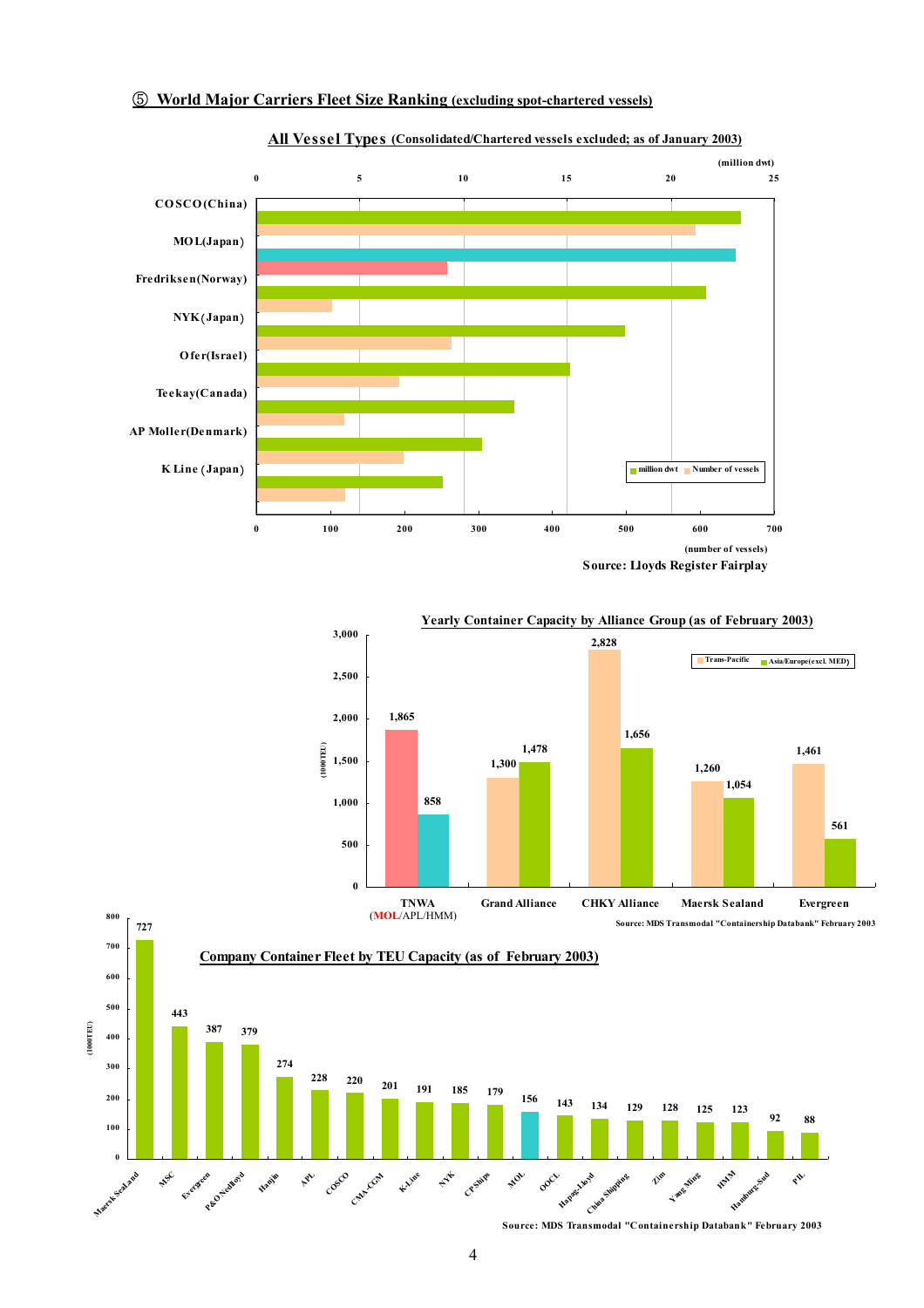

**Source: MOL internal calculation based on Fearnleys' July 2002 data**













- \*Fleet under its management or more than 50% of ownership
- \*\*Participation in the projects operating 53 vessels (including planned ones) of the world total about 195 vessels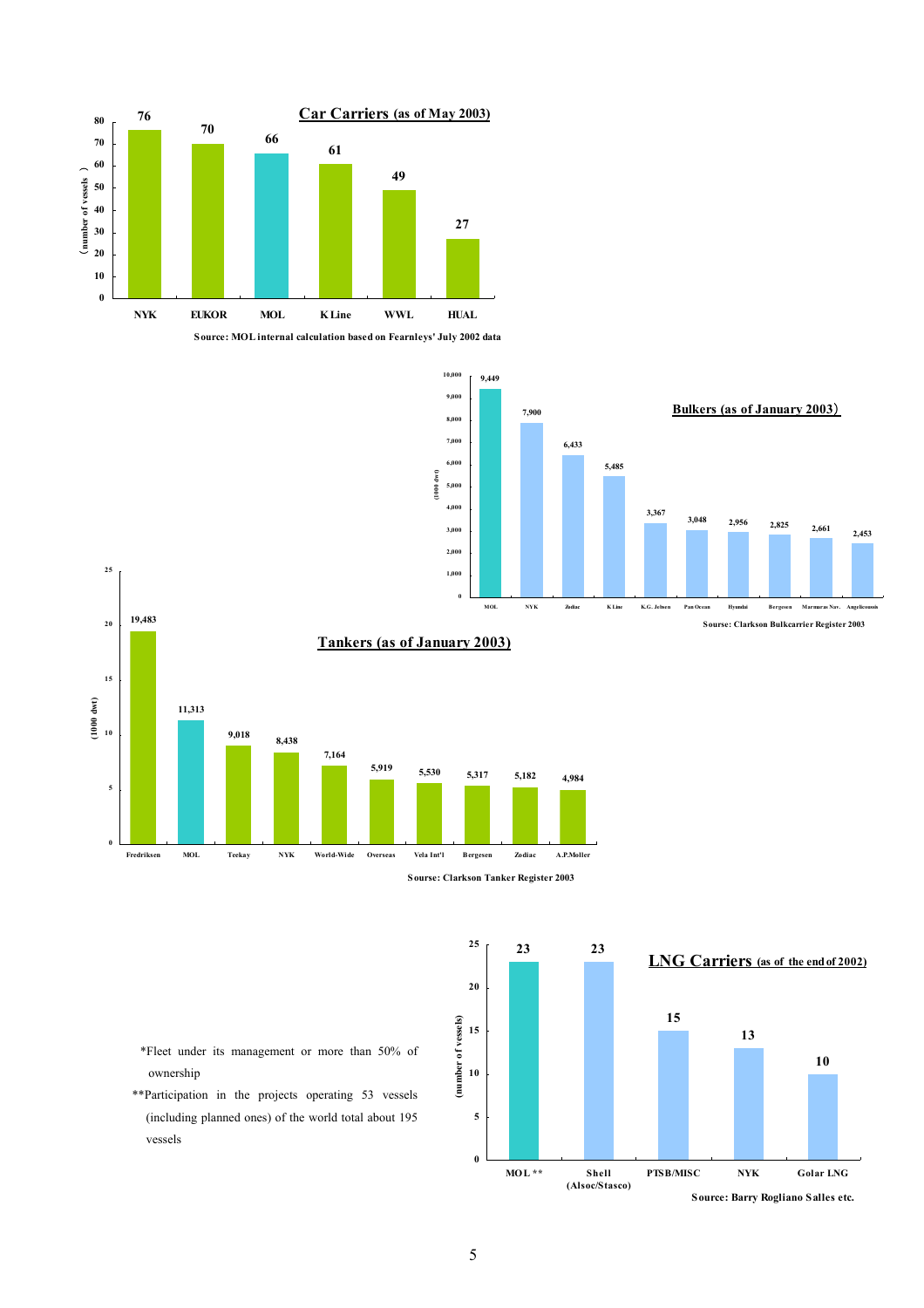# **2. MOL next**

**MOL Group Mid-term Management Plan** 

## **MOL** next

**Goal of MOL next** 

**Milsui O.S.K. Lines' new expansion larget** 

To make MOL group excellent and resilient in the world shipping industry

| <b>Management/Financial Index (Consolidated)</b> |                                         |            |  |  |  |  |  |  |
|--------------------------------------------------|-----------------------------------------|------------|--|--|--|--|--|--|
|                                                  | March 2001                              | March 2004 |  |  |  |  |  |  |
| <b>Earning per Share</b>                         | ¥9.0 $\Rightarrow$                      | 428.0      |  |  |  |  |  |  |
| <b>ROE</b>                                       | $7.4\% \Rightarrow$                     | $15.0\%$   |  |  |  |  |  |  |
| <b>Equity Ratio</b>                              | $12.7\% \Rightarrow$                    | $20.0\%$   |  |  |  |  |  |  |
| <b>Interest-Bearing Debt</b>                     | ¥745 billion $\Rightarrow$ ¥600 billion |            |  |  |  |  |  |  |

**(at** \**110/\$; bunker price \$120/MT)**

**MOL's Creative and Aggressive Redesigning Project, Phase 1, 2, and 3** 

MOL's Creative and Aggressive Redesigning Committee was formed in 1994. Since then, we have worked to strengthen groupwide global competitiveness, expand our investments in energy transport, and create a company structure that can respond quickly to market needs. We set goals incrementally and reviewed them at all stages. Phase 1, **MOCAR90's**, was implemented from September 1994 to March 1996. Phase 2, the **MORE21** project, was started in July 1996 and completed in March 1999. And we reached the goals of Phase 3, **MOST21**, a year ahead of the initial plan. As a result, we developed a new management plan, **MOL next**.

| Sept. 1994 | <b>Phase 1</b> |               | <b>MOCAR 90's (MOL's Creative &amp; Aggressive Redesigning, 90's)</b>                                                                 |
|------------|----------------|---------------|---------------------------------------------------------------------------------------------------------------------------------------|
|            |                | Target:       | Strengthen MOL's global competitiveness                                                                                               |
| Mar. 1996  |                |               |                                                                                                                                       |
| Jul. 1996  | <b>Phase 2</b> | <b>MORE21</b> | (Mitsui O.S.K. Lines Redesigng for 21)                                                                                                |
|            |                |               | Target: 1) Build group-wide market competitiveness and strengthen the                                                                 |
|            |                |               | overall group to maximize consolidated profits.                                                                                       |
|            |                |               | 2) Enhance MOL's non-consolidated international competitiveness                                                                       |
|            |                |               | to restore dividend payments as soon as possible, and ensure a                                                                        |
| Mar. 1999  |                |               | stayble dividend payment structure.                                                                                                   |
| Apr. 1999  | <b>Phase 3</b> | <b>MOST21</b> | (Mitsui O.S.K. Lines' Strategy Towards 21)                                                                                            |
|            |                |               | Target: 1) To ensure optimum allocation of Group Management resources                                                                 |
|            |                |               | and maximize the strength and competitiveness of companies in                                                                         |
|            |                |               | 2) Maximize the synergistic effects of the merger, and establish a<br>corporate structure that allows dividend rate of more than 10%. |
|            |                |               |                                                                                                                                       |
| Mar. 2001  |                |               | 3) Maximize the equity value to the shareholders on MOL Group                                                                         |
|            |                |               | in its entirety.                                                                                                                      |
| Apr. 2001  |                |               |                                                                                                                                       |
|            |                |               | <b>MOL</b> next (Mitsui O.S.K. Lines' new expansion target)                                                                           |
| Mar. 2004  |                |               |                                                                                                                                       |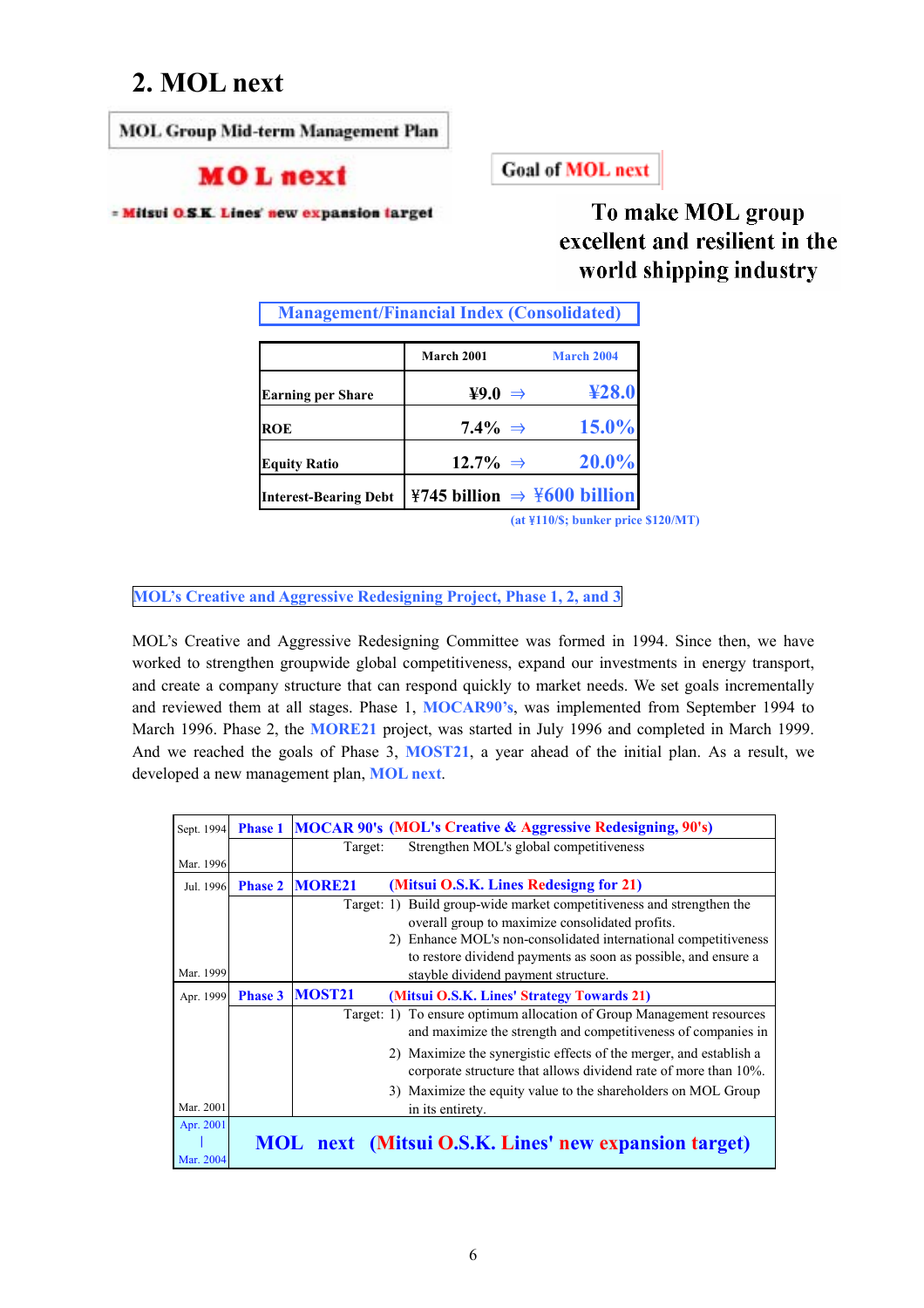**Group Management Strategies** 

- **1. Assure continued growth by focusing on selected business segments and effecitive useof management resources**
- **2. Maintain global excellence in both cost competitiveness and serve quality to improve profitability**

**3. Strengthen group corporate governance (emphasis on promoting segment strategies and management control** 



#### **MOL Management Strategies**

**Expansion of non-Japanes trade** ⑤**Improvement of competitive edge** ⑧**Management reform New business** ⑥**Training of human resourves** ⑨**Environmental protection** 

**Growth & Expansion** ④**Promotion of IT strategies** ⑦**Improvement of financial structure**

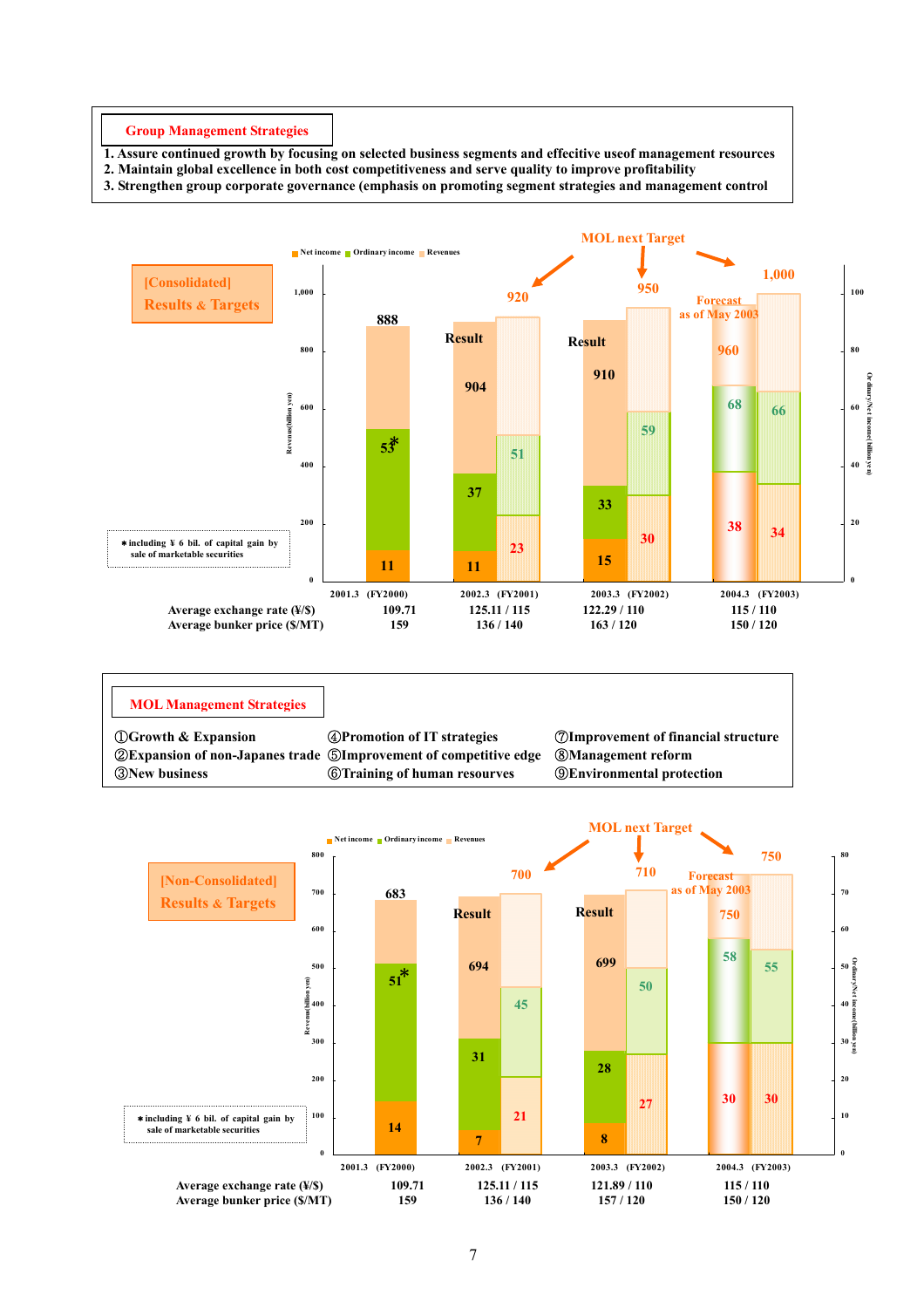| <b>Expansion Plan</b> |                                                                                                                     |
|-----------------------|---------------------------------------------------------------------------------------------------------------------|
|                       | <b>Increase of revenue for 70 billion yen over the next 3 years (FY2001-2003)</b>                                   |
| Liner:                | Increase capacities, with the introduction of new-building container fleet by FY2003, with the aim of becoming a    |
|                       | first-class global container carrier.                                                                               |
| <b>Car carrier:</b>   | Be active in the non-Japanese/Korean trade where cargo movement can be expected to grow in the world                |
| Dry-bulk carrier:     | Expand business, mainly in coal transportation, where strong future growth is expected, and in the cape-size bulker |
|                       | business, where we can take advantage of the fact that we have the world's biggest fleet.                           |
| <b>Tanker:</b>        | Increase the number of double-hull tankers in our fleet, and utilize the medium-size VLCC strategically in the      |
|                       | expanding Asian market.                                                                                             |
| LNG:                  | Enhance marketing and pursue the possibility of new project in growing markets, such as India and China.            |



#### **Cost Reduction**

#### **Reduction of 15 billion yen over the next 3 years (FY2001-FY2003)**

 **Sales Divisions: 8 billion yen, mainly by reducing voyage/cargo-related costs Administrative Divisions: 7 billion yen, mainly by reducing vessel-related costs** 

|                                                                                         |                           |                           |                         | ( ): MOL next Plan |
|-----------------------------------------------------------------------------------------|---------------------------|---------------------------|-------------------------|--------------------|
|                                                                                         | <b>FY2001</b><br>(Result) | <b>FY2002</b><br>(Result) | <b>FY2003</b><br>(Plan) | <b>Total</b>       |
| <b>Sales Division</b><br>(Voyage expenses,<br>Container expenses, etc.)                 | 9.0<br>(6.0)              | <b>14.0</b><br>(1.0)      | (5.0)<br>(1.0)          | 28.0<br>(8.0)      |
| <b>Administration Division</b><br>(Administration expenses,<br>Interest payments, etc.) | 2.5<br>(2.5)              | 3.0<br>(2.0)              | (1.5)<br>(2.5)          | 7.0<br>(7.0)       |
| <b>Total</b>                                                                            | <b>11.5</b>               | <b>17.0</b>               | (6.5)                   | 35.0               |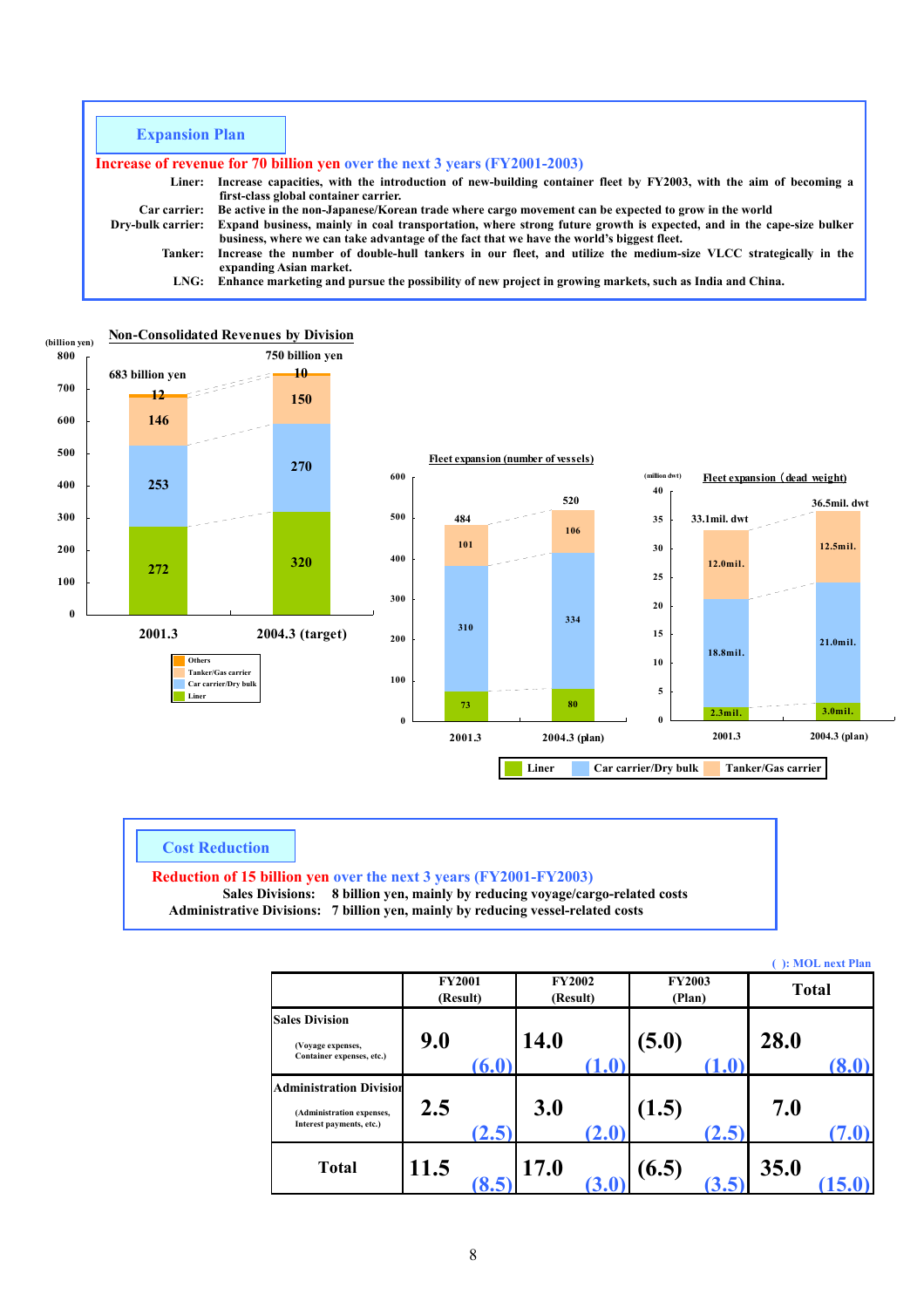**Improvement of financial structure**

**Strengthen financial structure by reducing interest-bearing debts, and by focusing more on cash flow management.** 



#### **Capital Expenditure Program and Cash Flow (as of May 2003)**

**\*After adjustment for non-cash outflows relayed to an employee retirement benefit trust and repurchase of the company's stock** 

**Cash flows = Net income + Depreciation - Dividend** 

|                     |        |        |        | (billion yen) |
|---------------------|--------|--------|--------|---------------|
|                     | 2001.3 | 2002.3 | 2003.3 | 2004.3        |
| Net income          |        |        | 15     | 38            |
| <b>Depreciation</b> | 70     | 69     | 61     | 58            |
| <b>Dividend</b>     |        |        |        |               |

#### **Debt Reduction Program (as of May 2003)**

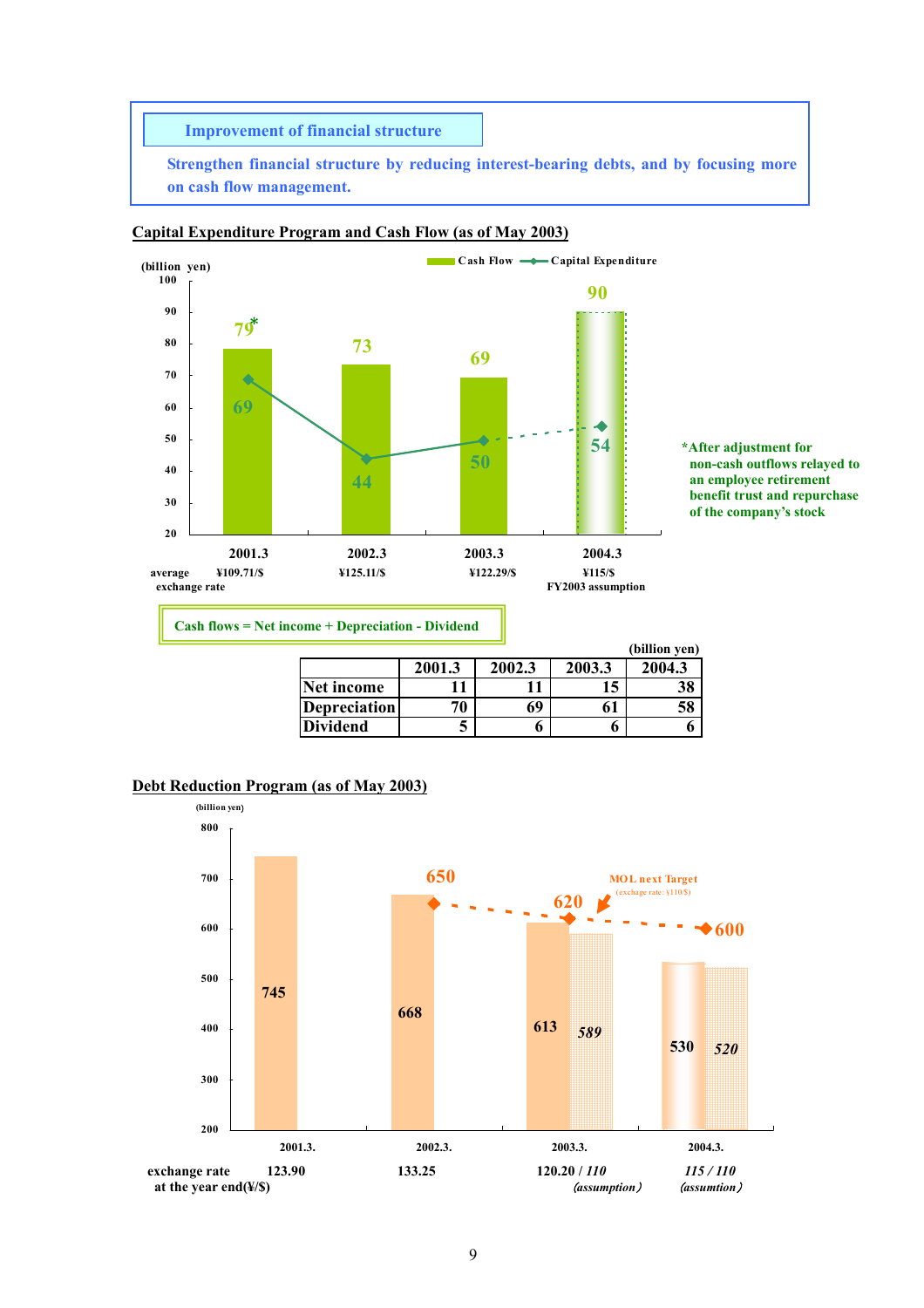



## **World Seaborne Trade**

**Source: Fearnleys Review 2002 (2002\*: forecaseted figure)**

**<sup>371</sup> <sup>367</sup> <sup>383</sup>**

**0 100 200**

**500 600 700** **World Coal Trade**

**<sup>423</sup> <sup>435</sup> <sup>460</sup> <sup>473</sup> <sup>482</sup>**

**1992 1993 1994 1995 1996 1997 1998 1999 2000 2001 2002\***

**523**

**Source: Fearnleys Review 2002 (2002\*: forecasted figure)**

**565 575**





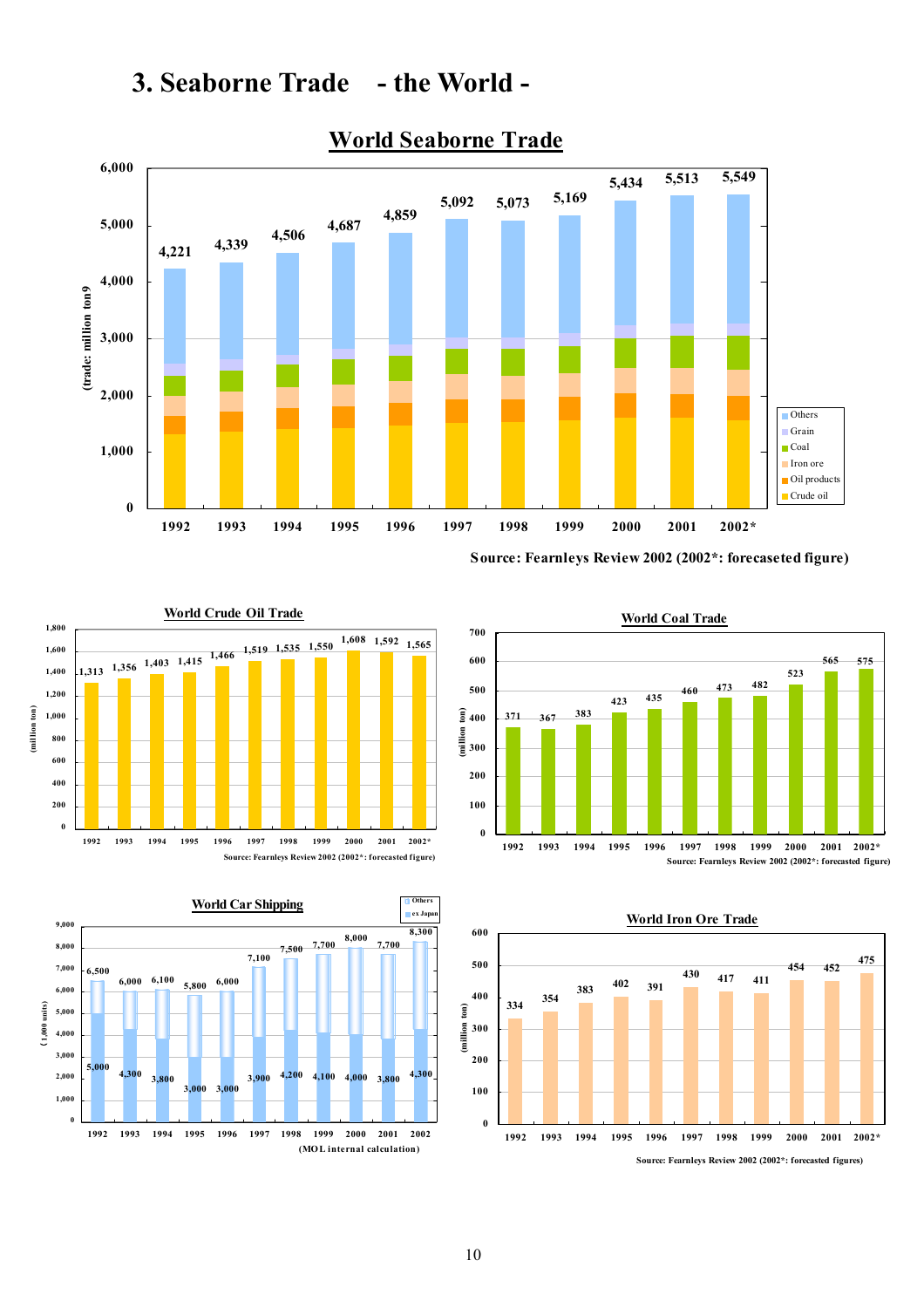# **4. Seaborne Trade - Japan -**



**import domestic**

**Sourse: Ministry of Land, Infrastructure** &**Transport "Kaiji Report H.14" etc.**

#### **The Importance of Shipping in Meeting the Needs of the Domestic Market** (**2000**)



**Source: JSA "Shipping Now 2002"**

#### **The importance of shipping in meeting the energy demands of Japan**



**Source: JSA "Shipping Now 2002"** 

**Dependence on Import of Primary Energy (2000**)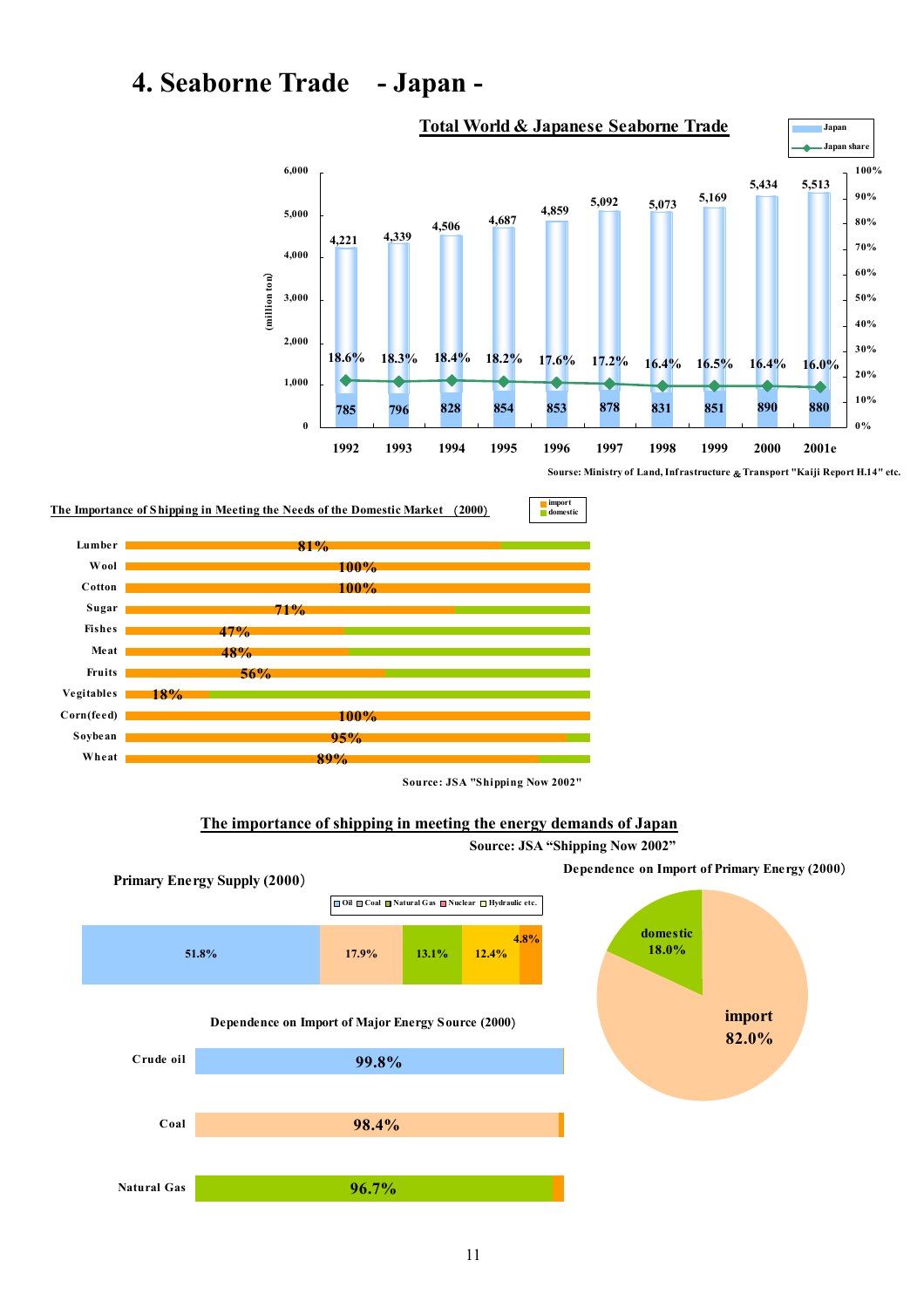# **5. Financial Data**





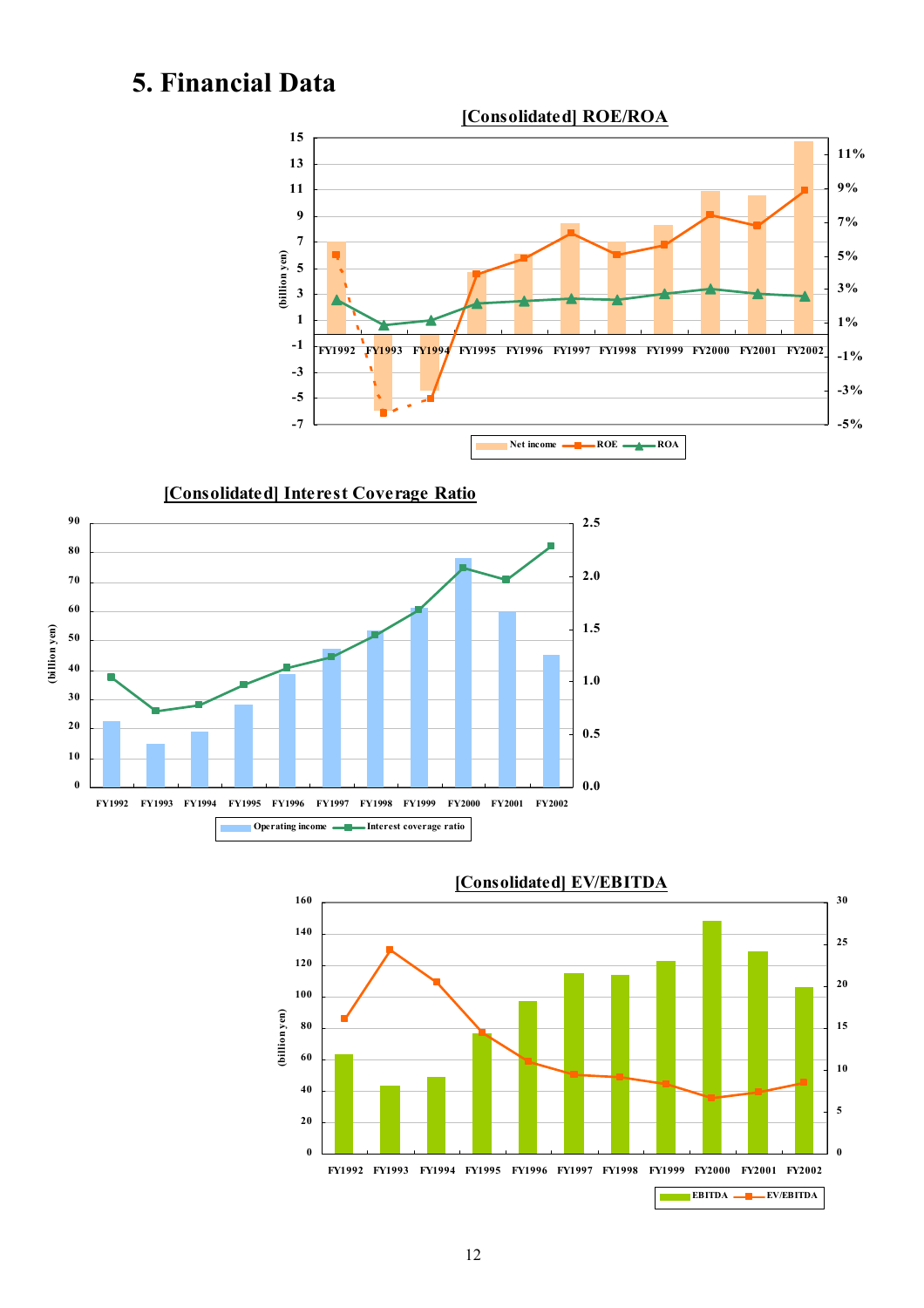



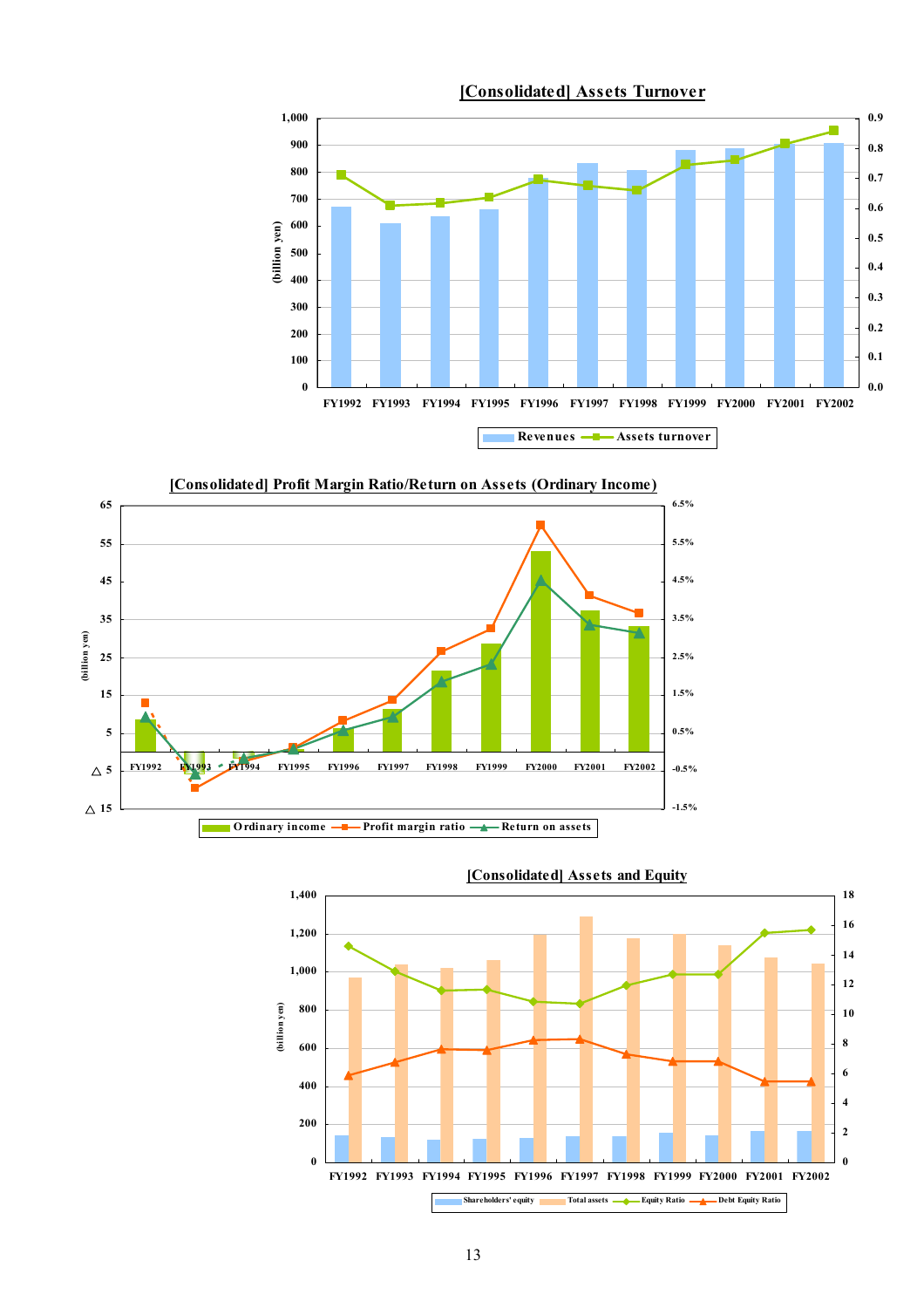





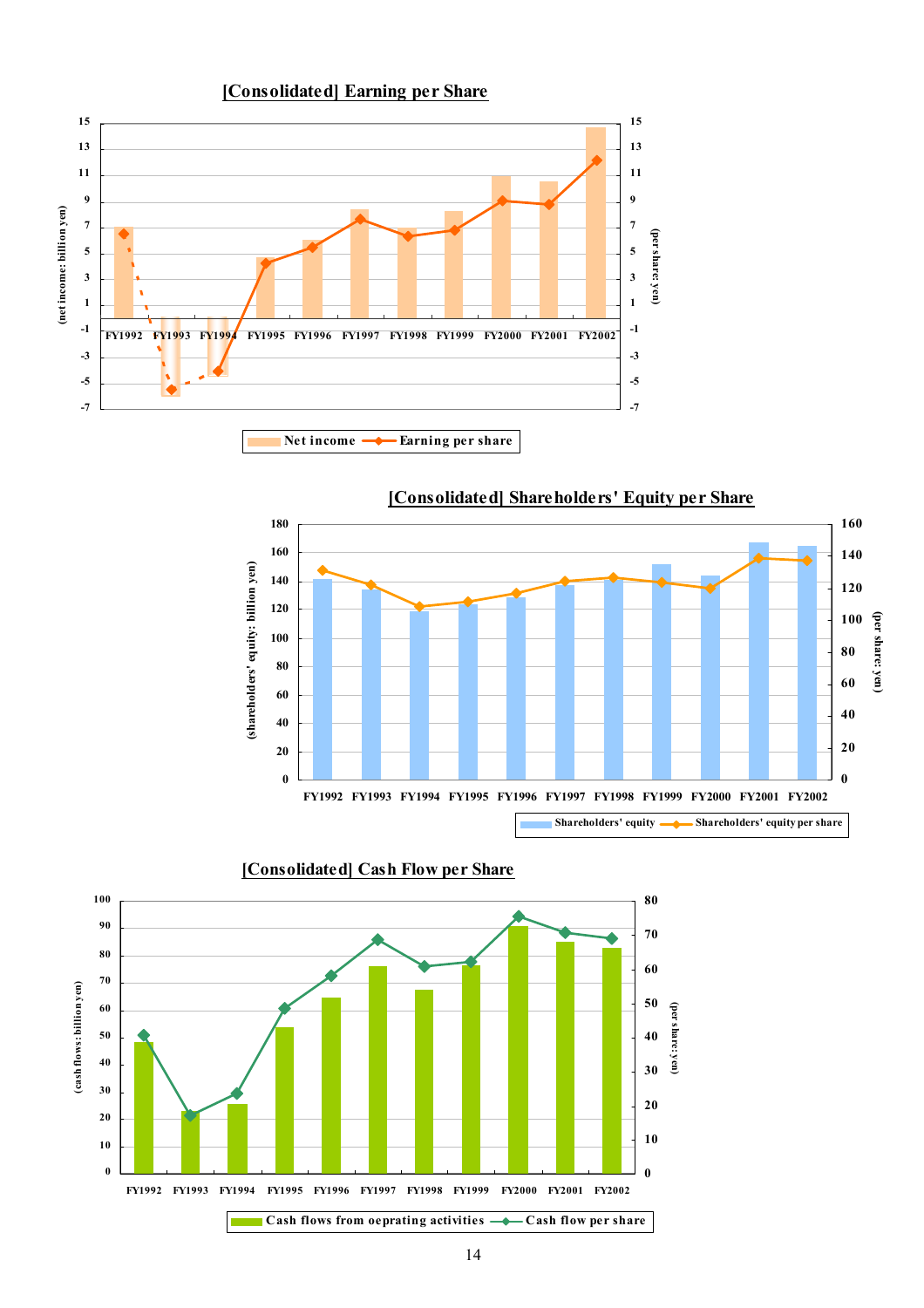

#### **[Consolidated] Revenues by Segment**



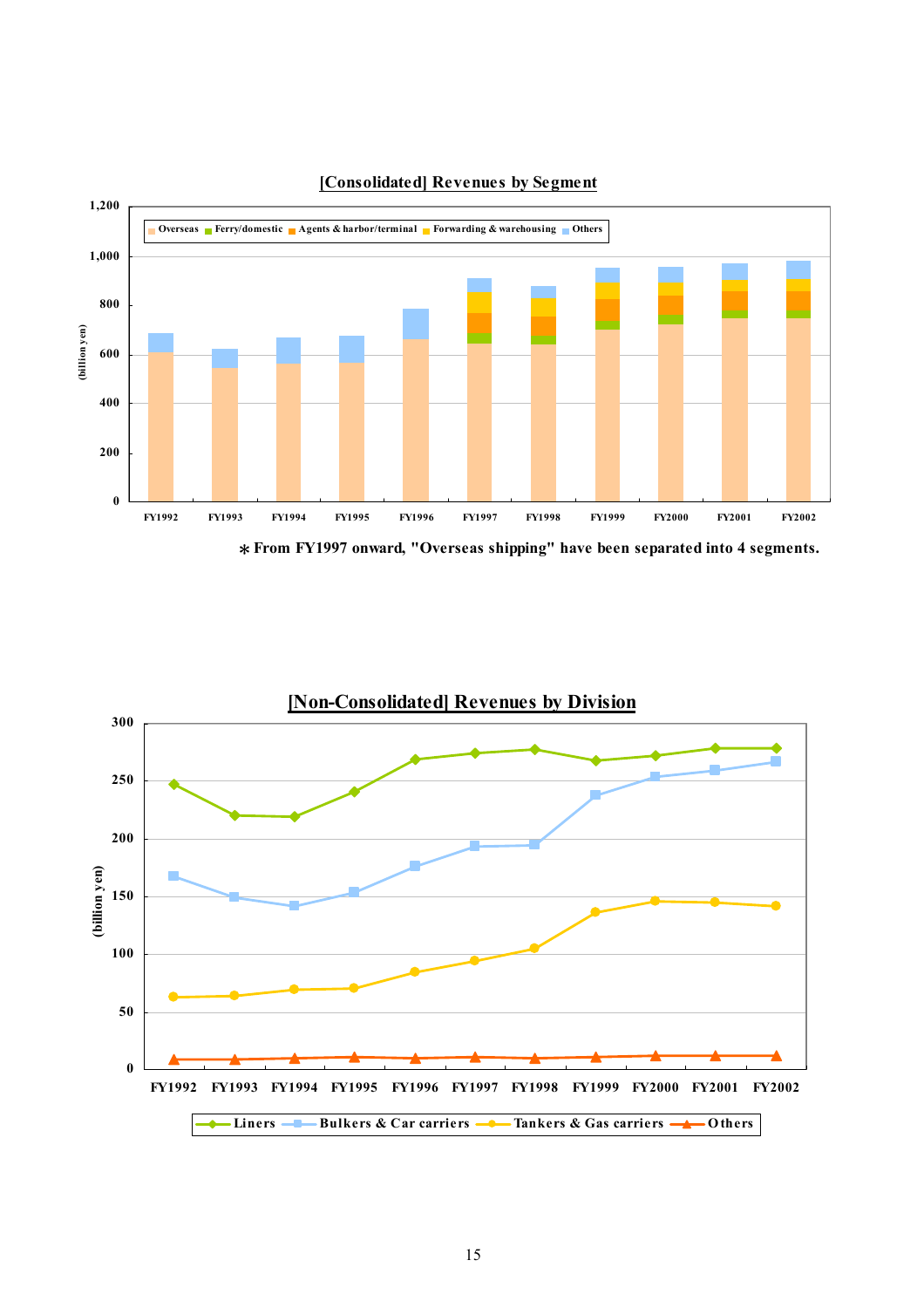## **[Consolidated] Financial Statements**

|                                                                           |                    |                    |                   |                    |                    |                    |                                                                                                                                                            |                      |                    | (million yen)      |                        |
|---------------------------------------------------------------------------|--------------------|--------------------|-------------------|--------------------|--------------------|--------------------|------------------------------------------------------------------------------------------------------------------------------------------------------------|----------------------|--------------------|--------------------|------------------------|
|                                                                           | '93.3.31           | '94.3.31           | '95.3.31          | 96.3.31            | '97.3.31           | '98.3.31           | '99.3.31                                                                                                                                                   | '00.3.31             | '01.3.31           | '02.3.31           | '03.3.31               |
|                                                                           | FY1992             | FY1993             | FY1994            | FY1995             | FY1996             | FY1997             | FY1998*1                                                                                                                                                   | FY1999               | FY2000             | FY2001             | FY2002                 |
|                                                                           | 673,074            | 608,640            | 635,284           | 662,046            | 777,896            | 834,879            | 809,160                                                                                                                                                    | 881,807              | 887,866            | 903,943            | 910,288                |
| Shipping and other operating revenues                                     |                    |                    | 542,189           | 559,452            | 664,016            |                    | 683,041                                                                                                                                                    | 746,047              |                    |                    |                        |
| Shipping and other operating expenses                                     | 582,141<br>41,072) | 525,125<br>29,212  | 30,245            | 49,057)            | 58,275)            | 713,006<br>67,842  | 60,387)                                                                                                                                                    | 61,862)              | 732,511<br>69,826  | 761,507<br>68,826) | 787,540<br>60,710)     |
| (Depreciation and amortization)<br>General and administrative expenses *2 | 68,355             | 68,806             | 74,339            | 74,421             | 75,353             | 74,707             | 72,581                                                                                                                                                     | 74,439               | 77,115             | 82,663             | 77,391                 |
| (amortization of consolidation difference)                                | 361)               | 387)               | 208)              | 143)               | 59)                | 513)               | 563)                                                                                                                                                       | 582)                 | 663                | 588)               | 446)                   |
| Operating income                                                          | 22,577             | 14,708             | 18,755            | 28,172             | 38.526             | 47,164             | 53,536                                                                                                                                                     | 61,320               | 78,239             | 59.772             | 45,356                 |
|                                                                           | 19,379             | 13,594             | 17,363            | 8,706              | 8,628              | 11,182             | 14,900                                                                                                                                                     | 15,051               | 19,218             | 12,580             | 11,718                 |
| Non-operating income *3<br>Interests and dividends                        | $8,035$ )          | $5,193$ )          | 5,647)            | $4,672$ )          | $4,252$ )          | $5,481$ $()$       | $4,014$ )                                                                                                                                                  | 4,439                | $3,550$ $($        | 3,372)             | 2,840)                 |
| Profits on sale of securities                                             | 8,619)             | 4,128)             | 8,458)            | $1,351$ $($        | $206$ )            | $3,211$ $($        | 1,669)                                                                                                                                                     | 4,481)               | 6,309              | 49)                | $\left( 0\right)$      |
|                                                                           | $2,925$ $($        | 2,081              | 4,504)            | $4,023$ $($        | $5,024$ )          | $3,473$ )          | 4,126                                                                                                                                                      | 1,403)               | 3,680)             | 4,426              | 3,387)                 |
| Equity in earnings of affiliated companies<br>Others                      | 2,724)             | 4,269)             | 3,256             | 2,681              | 4,167              | 2,488)             | 5,089)                                                                                                                                                     | 4,727)               | 5,677              | 4,731)             | 5,490                  |
| Non-operating expenses                                                    | 33,256             | 34,040             | 37,660            | 36,099             | 40,723             | 46,822             | 46,956                                                                                                                                                     | 47,736               | 44,436             | 34,971             | 23,669                 |
| Interests                                                                 | 29,342)            | $27,781$ $($       | 31,636)           | 33,838) (          | 37,842             | 42,519) (          | 40,070)                                                                                                                                                    | 39,085)              | $39,465$ )         | 32,104             | 21,103)                |
| Losses on sale of securities                                              | 56)                | $160$ )            | 1,202)            | 181)               | 132)               | 345(               | 2,379)                                                                                                                                                     | 1,227                | 28)                | 25)                | $\left 0\right\rangle$ |
| Others                                                                    | 3,856)             | 6,098              | 4,820)            | 2,078)             | 2,747              | 3,958)             | 4,506)                                                                                                                                                     | 7,422                | 4,942)             | 2,840)             | 2,566)                 |
| Ordinary income                                                           | 8,701              | $\triangle$ 5.737  | 1,541<br>Λ        | 779                | 6,431              | 11,524             | 21,480                                                                                                                                                     | 28,635               | 53,020             | 37,381             | 33,404                 |
|                                                                           | 17,950             |                    | 2,678             | 10,008             |                    | 17,629             | 10,665                                                                                                                                                     | 14,879               | 27,605             |                    |                        |
| Special profits<br>Special losses                                         | 16,209             | 6,205<br>7,563     | 8,282             | 8,300              | 7,267<br>9,712     | 14,374             | 16,808                                                                                                                                                     | 28,199               | 59,765             | 7,178<br>19,709    | 6,330<br>14,621        |
|                                                                           |                    |                    |                   |                    |                    |                    |                                                                                                                                                            |                      |                    |                    |                        |
| Income before income tax                                                  | 10.442             | $\triangle$ 7.095  | 7.144<br>Δ        | 2,487              | 3,987              | 14,779             | 15,337                                                                                                                                                     | 15,314               | 20,860             | 24,850             | 25,114                 |
| Corporate income tax,                                                     | 5,849              | 767                | 1,684             | 2,065              | 3,048              | 8,059              | 8,362                                                                                                                                                      | 6,427                | 19,472             | 6,100              | 10,871                 |
| residents tax and enterprise tax *4<br>Corporate income tax adjustment    |                    |                    |                   |                    |                    |                    |                                                                                                                                                            | 529                  | $\triangle$ 7.708  | 6,632              | 1.434<br>Δ             |
| Profit/loss( $\Delta$ ) on minority interest                              | $\triangle$ 115    | 188                | 109               | 384                | 169                | $\triangle$ 1.257  | 34                                                                                                                                                         | 33                   | $\triangle$ 1,846  | 1,572              | 967                    |
|                                                                           |                    |                    |                   |                    |                    |                    |                                                                                                                                                            |                      |                    |                    | 14,709                 |
| Net income                                                                | 7,041              | $\triangle$ 5.979  | $\triangle$ 4,423 | 4,686              | 6,072              | 8,422              | 7,009                                                                                                                                                      | 8,324                | 10,943             | 10,544             |                        |
|                                                                           |                    |                    |                   |                    |                    |                    |                                                                                                                                                            |                      |                    |                    |                        |
| EBITDA *5                                                                 | 63,649             | 43,920             | 49,000            | 77,229             | 96,801             | 115,006            | 113,923                                                                                                                                                    | 123,182              | 148.065            | 128,598            | 106,066                |
| <b>EV/EBITDA</b>                                                          | 16.15              | 24.31              | 20.43             | 14.51              | 10.93              | 9.51               | 9.20                                                                                                                                                       | 8.30                 | 6.54               | 7.54               | 8.53                   |
| <b>Interest Coverage Ratio</b>                                            | 1.0                | 0.7                | 0.8               | 1.0                | 1.1                | 1.2                | 1.4                                                                                                                                                        | 1.7                  | 2.1                | 2.0                | 2.3                    |
| $ROE * 6$                                                                 | 5.0%               | $-4.3%$            | $-3.5%$           | 3.9%               | 4.8%               | 6.3%               | 5.0%                                                                                                                                                       | 5.6%                 | 7.4%               | 6.8%               | 8.9%                   |
| $ROA *7$                                                                  | 2.4%               | 0.9%               | 1.2%              | 2.2%               | 2.3%               | 2.5%               | 2.4%                                                                                                                                                       | 2.7%                 | 3.0%               | 2.7%               | 2.6%                   |
| Profit margin ratio (ordinary income)                                     | 1.3%               | $-0.9\%$           | $-0.2%$           | 0.1%               | 0.8%               | 1.4%               | 2.7%                                                                                                                                                       | 3.2%                 | 6.0%               | 4.1%               | 3.7%                   |
| Return on assets (ordinary income)                                        | 0.9%               | $-0.6%$            | $-0.1%$           | 0.1%               | 0.6%               | 0.9%               | 1.8%                                                                                                                                                       | 2.3%                 | 4.5%               | 3.4%               | 3.1%                   |
| Assets turnover                                                           | 0.7                | 0.6                | 0.6               | 0.6                | 0.7                | 0.7                | 0.7                                                                                                                                                        | 0.7                  | 0.8                | 0.8                | 0.9                    |
|                                                                           |                    |                    |                   |                    |                    |                    |                                                                                                                                                            |                      |                    |                    |                        |
| Total assets                                                              | 971,475            | 1,037,584          | 1,020,291         | 1,058,325          | 1,190,871          | 1,286,576          | 1,174,640                                                                                                                                                  | 1,196,474            | 1,140,400          | 1,079,089          | 1,046,611              |
|                                                                           | 228,337            | 247,964            | 233,101           | 211,360            | 250,147            | 276,089            | 230,994                                                                                                                                                    | 239,858              | 255,774            | 251,387            | 289,644                |
| Current assets                                                            | 465,097            | 514,081            | 553,975           | 613,671            | 718,193            | 818,579            | 753,347                                                                                                                                                    | 756,624              | 691,306            | 619,645            | 569,234                |
| Tangible fixed assets<br>Others                                           | 278,041            | 275,539            | 233,215           | 233,294            | 222,531            | 191,908            | 190,299                                                                                                                                                    | 199.992              | 193,320            | 208,057            | 187,733                |
|                                                                           |                    | 903,587            | 901,736           | 934,811            | 1,061,695          | 1,148,884          | 1,027,367                                                                                                                                                  |                      |                    |                    |                        |
| <b>Total liabilities</b>                                                  | 829,446<br>673,679 | 763,364            | 748,549           | 782,100            | 897,786            | 943,078            | 857,121                                                                                                                                                    | 1,036,561<br>833,625 | 988,685<br>744,612 | 908,624<br>667,719 | 874,130<br>612,646     |
| (Interest-bearing debt)<br>Current liabilities                            | 250,488            | 335,353            | 286,303           | 279,443            | 301,268            | 350,132            | 337,416                                                                                                                                                    | 412,717              | 399,995            | 375,032            | 423,837                |
| Long-term debt                                                            | 556,497            | 545,167            | 591,484           | 632,777            | 735,100            | 772,427            | 670,362                                                                                                                                                    | 598,998              | 540,158            | 475,694            | 395,588                |
| Others                                                                    | 22,461             | 23,067             | 23,949            | 22,591             | 25,327             | 26,325             | 19,589                                                                                                                                                     | 24,846               | 48,532             | 57,898             | 54,705                 |
| Sharholders' equity                                                       | 142,028            | 133,997            | 118,555           | 123,514            | 129.175            | 137,691            | 140,489                                                                                                                                                    | 151,992              | 144,355            | 166,970            | 164.789                |
| Consolidated surplus at the end of the year                               | 34,856             | 25,659             | 10,163            | 14,609             | 20,269             | 28,577             | 37,899                                                                                                                                                     | 43,198               | 43,433             | 47,817             | 56,468                 |
|                                                                           |                    |                    |                   |                    |                    |                    |                                                                                                                                                            |                      |                    |                    |                        |
|                                                                           |                    |                    |                   |                    |                    |                    |                                                                                                                                                            |                      |                    |                    |                        |
| Debt Equity Ratio                                                         | 5.8                | 6.7                | 7.6               | 7.6                | 8.2                | 8.3                | 7.3                                                                                                                                                        | 6.8                  | 6.8                | 5.4                | 5.4                    |
| <b>Equity Ratio</b>                                                       | 14.6%              | 12.9%              | 11.6%             | 11.7%              | 10.8%              | 10.7%              | 12.0%                                                                                                                                                      | 12.7%                | 12.7%              | 15.5%              | 15.7%                  |
|                                                                           |                    |                    |                   |                    |                    |                    |                                                                                                                                                            |                      |                    |                    |                        |
|                                                                           |                    |                    |                   |                    |                    |                    |                                                                                                                                                            |                      |                    |                    |                        |
| Free cash flows $[ (a) - (b) ]$                                           | $\triangle$ 20,853 | $\triangle$ 28,885 | $\triangle$ 3,719 | $\triangle$ 61,565 | $\triangle$ 40,354 | $\triangle$ 76,187 | 1,825                                                                                                                                                      | 14,598               | 22,321             | 41,274             | 33,382                 |
| Cash flows from operating activities (a) $*8$                             | 48,113             | 23,233             | 25,822            | 53,743             | 64,347             | 76,264             | 67,396                                                                                                                                                     | 76,577               | 91,019             | 85,015             | 82,875                 |
| Capital expenditure (b)                                                   | 68,966             | 47,789             | 29,541            | 115,308            | 104,701            | 152,451            | 65,571                                                                                                                                                     | 61,979               | 68,698             | 43,741             | 49,493                 |
|                                                                           |                    |                    |                   |                    |                    |                    |                                                                                                                                                            |                      |                    |                    |                        |
|                                                                           |                    |                    |                   |                    |                    |                    |                                                                                                                                                            |                      |                    |                    |                        |
| Earning per share                                                         | 6.50               | $\triangle$ 5.50   | $\triangle$ 4.03  | 4.27               | 5.49               | 7.61               | 6.33                                                                                                                                                       | 6.77                 | 9.01               | 8.76               | 12.16                  |
| Shareholders' equity per share                                            | 131.21             | 122.18             | 108.08            | 111.58             | 116.69             | 124.28             | 126.81                                                                                                                                                     | 123.63               | 119.88             | 138.78             | 137.44                 |
| Dividend per share (non-consolidated)                                     | $\overline{4}$     |                    |                   |                    |                    |                    | 4                                                                                                                                                          |                      |                    |                    |                        |
| Cash flow per share                                                       | 44.4               | 21.2               | 23.5              | 48.5               | 58.1               | 68.8               | 60.8                                                                                                                                                       | 62.3                 | 75.6               | 70.7               | 69.2                   |
|                                                                           |                    |                    |                   |                    |                    |                    |                                                                                                                                                            |                      |                    |                    |                        |
| Number of shares issued                                                   |                    |                    |                   |                    |                    |                    |                                                                                                                                                            |                      |                    |                    |                        |
| and outstanding at the end of the year *9                                 |                    |                    |                   |                    |                    |                    | 1,0082,412,750 1,006,702,361 1,006,931,233 1,106,997,254 1,107,006,056 1,107,917,146 1,107,917,146 1,229,410,445 1,205,410,445 1,203,344,220 1,200,874,262 |                      |                    |                    |                        |

\*1: FY1999 to present: total figure of MOL and ex-Navix

\*2: Prior to FY1998: "General and administrative expenses" excluding "Amortization of consolidation difference"

\*3: Prior to FY1998: "Non-operating income" excluding "Equity in earnings of affiliated companies"<br>
\*4: Prior to FY1998: "Corporate income tax, residents tax and enterprise tax" excluding "enterprise ta \*4: Prior to FY1998: "Corporate income tax, residents tax and enterprise tax" excluding "enterprise tax"

\*5: EBITDA = "Operating income" + "Depreciation and amortization"

 $*6$ : ROE = Net income/Average shareholders' equity of at the beginning and the end of the fiscal year

\*7: ROA = [ Net income + Interest payable X (1- Corporate income tax rate) ] / Average total assets of at the beginning and the end of the fiscal year

\*8: Prior to FY1999: "Cash flows from operating activities" = "Net income" + "Depreciation and amortization"

\*9: Prior to FY2001: "Number of shares issued and outstanding at the end of the year" excluding "Treasury shares"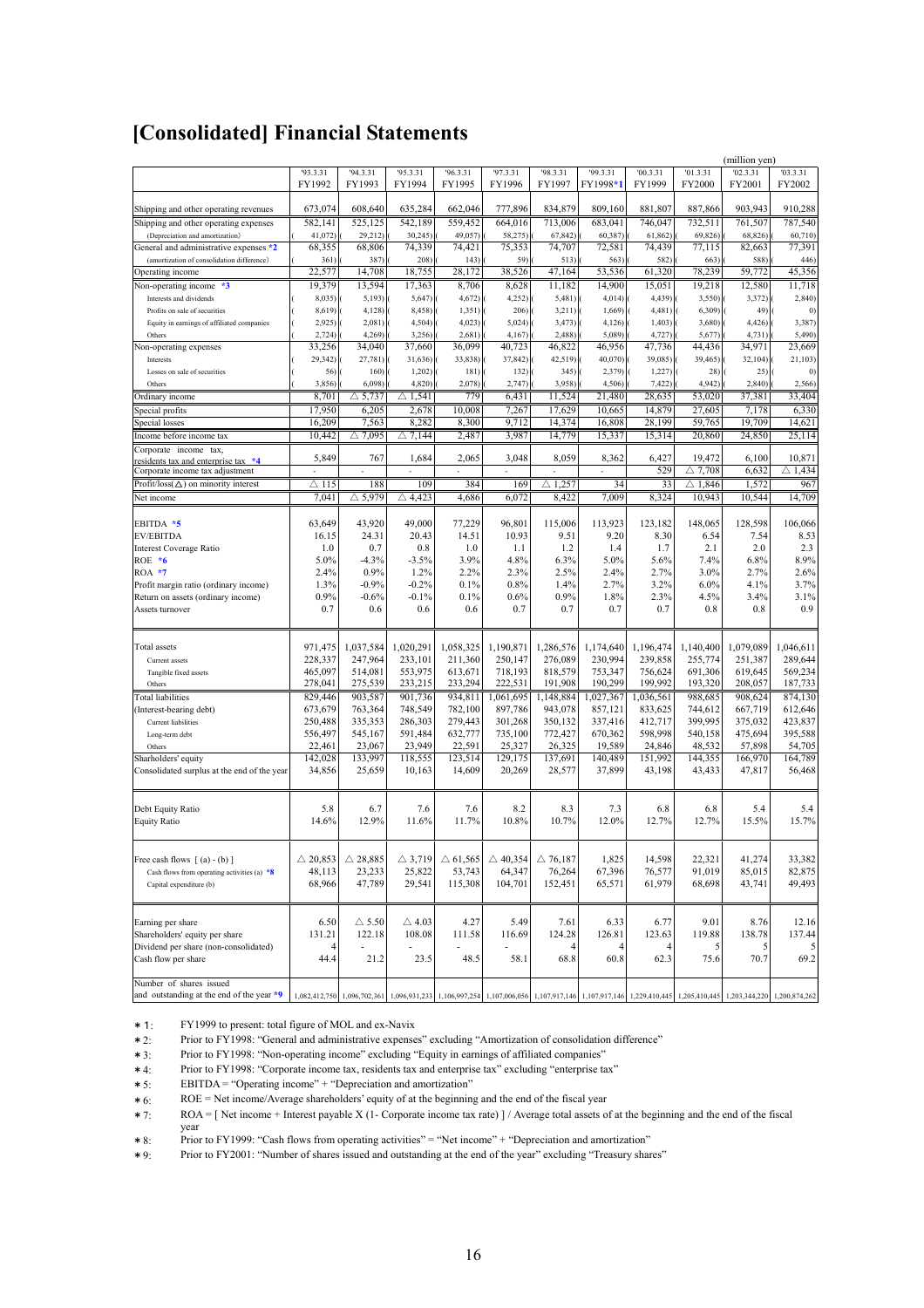# **[Consolidated] Segment Information**

|                                               |           |          |          |           |          |           |           |           |               | (million yen) |           |
|-----------------------------------------------|-----------|----------|----------|-----------|----------|-----------|-----------|-----------|---------------|---------------|-----------|
|                                               | 93.3.31   | 94.3.31  | 95.3.31  | 96.3.31   | '97.3.31 | '98.3.31  | '99.3.31  | '00.3.31  | '01.3.31      | '02.3.31      | '03.3.31  |
|                                               | FY1992    | FY1993   | FY1994   | FY1995    | FY1996   | FY1997    | FY1998    | FY1999    | <b>FY2000</b> | FY2001        | FY2002    |
| <b>Revenues</b>                               |           |          |          |           |          |           |           |           |               |               |           |
| Overseas shipping                             | 606,368   | 542,326  | 560,410  | 565,365   | 663,668  | 641,769   | 639,118   | 698,685   | 720,858       | 744,783       | 742,971   |
| Ferry/domestic shipping                       |           |          |          |           |          | 41,705    | 38,355    | 38,193    | 36,788        | 32,714        | 33,455    |
| Shipping agents $&$ harbor/terminal operation |           |          |          |           |          | 84,583    | 78,133    | 85,869    | 80,375        | 79,285        | 78,854    |
| Cargo forwarding & warehousing                |           |          |          |           |          | 80,464    | 70,492    | 69,959    | 52,846        | 45,158        | 48,379    |
| Others                                        | 79,204    | 78,526   | 106,096  | 108,545   | 124,531  | 63,614    | 52,736    | 58,470    | 63,542        | 69,374        | 74,820    |
| Total                                         | 685,572   | 620,853  | 666,506  | 673,910   | 788,199  | 912,137   | 878,836   | 951,179   | 954,411       | 971,317       | 978,481   |
| Elimination                                   | (12, 498) | (12,212) | (31,222) | (11, 864) | (10,303) | (77, 258) | (69, 675) | (69, 371) | (66, 544)     | (67, 373)     | (68, 193) |
| Consolidated                                  | 673,074   | 608,640  | 635,284  | 662,046   | 777,896  | 834,879   | 809,160   | 881,807   | 887,866       | 903,943       | 910,288   |
| <b>Operating Income</b>                       |           |          |          |           |          |           |           |           |               |               |           |
| Overseas shipping                             | 21,656    | 15,439   | 18,988   | 27,024    | 35,785   | 41,811    | 51,170    | 58,077    | 74,018        | 58,673        | 37,457    |
| Ferry/domestic shipping                       |           |          |          |           |          | (1,181)   | 160       | 441       | (61)          | (1,001)       | 648       |
| Shipping agents $&$ harbor/terminal operation |           |          |          |           |          | 1,664     | 1,618     | 1,923     | 3,321         | 1,205         | 2,305     |
| Cargo forwarding $&$ warehousing              |           |          |          |           |          | 1,096     | (15)      | 680       | 646           | (336)         | (53)      |
| Others                                        | 3,690     | 1,300    | 2,990    | 3,787     | 4,578    | 6,078     | 4,572     | 2,859     | 2,910         | 2,614         | 3,978     |
| Total                                         | 25,347    | 16,739   | 21,979   | 30,812    | 40,364   | 49,470    | 57,507    | 63,982    | 80,835        | 61,154        | 44,335    |
| Elimination                                   | (2,769)   | (985)    | (1, 819) | (2,640)   | (1,837)  | (2,305)   | (3,970)   | (2,661)   | (2, 596)      | (1, 381)      | 1,021     |
| Consolidated                                  | 22,577    | 14,708   | 18,755   | 28,172    | 38,526   | 47,164    | 53,536    | 61,320    | 78,239        | 59,772        | 45,356    |

# **[Non-Consolidated] Financial Statements**

|                          |         |                   |                 |                 |          |          |          |          |               | (million yen) |          |
|--------------------------|---------|-------------------|-----------------|-----------------|----------|----------|----------|----------|---------------|---------------|----------|
|                          | 93.3.31 | 94.3.31           | 95.3.31         | 96.3.31         | '97.3.31 | '98.3.31 | '99.3.31 | '00.3.31 | '01.3.31      | '02.3.31      | '03.3.31 |
|                          | FY1992  | FY1993            | FY1994          | FY1995          | FY1996   | FY1997   | FY1998   | FY1999   | <b>FY2000</b> | FY2001        | FY2002   |
|                          |         |                   |                 |                 |          |          |          |          |               |               |          |
| Operating revenues       | 485,166 | 440,851           | 438,656         | 473,907         | 539,460  | 571,735  | 585,514  | 651,936  | 683,167       | 693,854       | 698,831  |
| Liners                   | 246,697 | 219,840           | 219,575         | 240,720         | 268,873  | 274,602  | 277,009  | 268,048  | 272,428       | 278,747       | 278,043  |
| Bulkers & Car carriers   | 167,070 | 148,510           | 141,091         | 152,776         | 176,366  | 192,719  | 193,720  | 237,040  | 253,335       | 259,017       | 266,772  |
| Tankers & Gas carriers   | 62,754  | 63,971            | 68,671          | 70,075          | 84,509   | 93,634   | 104,829  | 135,539  | 145,582       | 144,548       | 141,850  |
| Others                   | 5,284   | 5,048             | 5,990           | 7,800           | 7,337    | 6,829    | 6,250    | 7,826    | 8,341         | 8,342         | 9,142    |
| Other Operation          | 3,360   | 3,480             | 3,327           | 2,534           | 2,374    | 3,949    | 3,704    | 3,481    | 3,479         | 3,197         | 3,023    |
|                          |         |                   |                 |                 |          |          |          |          |               |               |          |
| Operating income         | 6,034   | 3,706             | 2,922           | 9,411           | 10,873   | 15,874   | 26,606   | 34,044   | 52,096        | 36,206        | 28,607   |
| Ordinary income          | 7,804   | 1,637             | 3,876           | 5,330           | 8,021    | 13,417   | 18,150   | 29,153   | 51,336        | 31,192        | 27,990   |
| Net income               | 5,173   | $\triangle$ 2,510 | $\triangle$ 572 | $\triangle$ 494 | 2,229    | 5,033    | 9,139    | 8,701    | 14,282        | 6,577         | 8,348    |
|                          |         |                   |                 |                 |          |          |          |          |               |               |          |
| Total assets             | 540,068 | 523,973           | 482,246         | 460,514         | 495,548  | 541,394  | 531,537  | 572,183  | 542,886       | 541,977       | 559,120  |
| <b>Total liabilities</b> | 409,729 | 399,807           | 358,601         | 336,849         | 369,651  | 410,256  | 395,691  | 427,034  | 393,776       | 383,944       | 402,372  |
| Shareholders' equity     | 130,339 | 124,165           | 123,644         | 123,665         | 125,896  | 131,137  | 135,845  | 145,149  | 149,110       | 158,033       | 156,747  |
|                          |         |                   |                 |                 |          |          |          |          |               |               |          |
| Dividend per share       |         |                   |                 |                 |          |          |          |          |               |               | 5        |
| Dividend payout ratio    | 83.7%   |                   |                 |                 |          | 88.0%    | 48.5%    | 56.5%    | 42.2%         | 91.5%         | 72.5%    |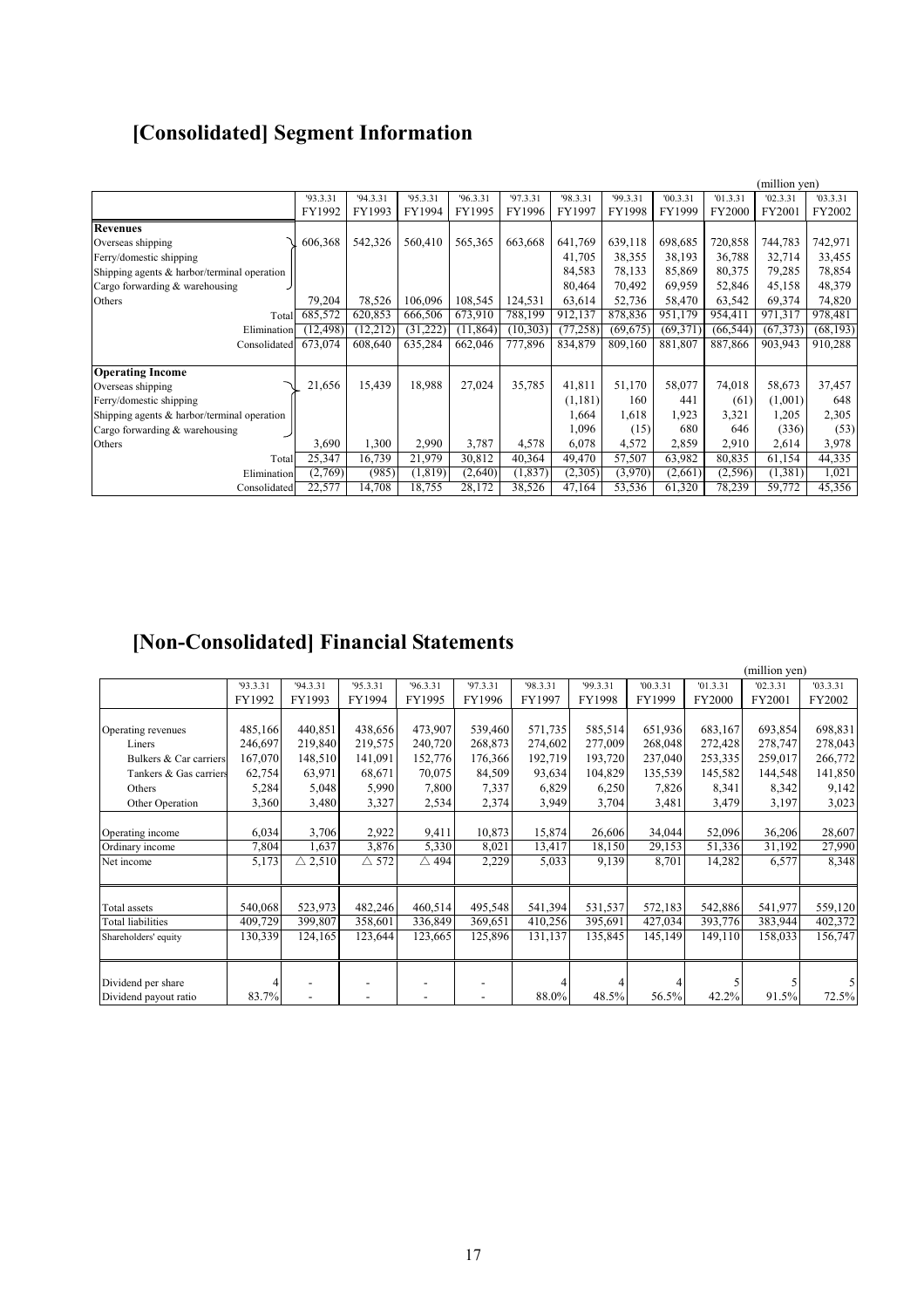### **Corporate Governance**

MOL Implemented a corporate governance program in June 2000 for the purpose of creating a governance system capable of maximizing corporate value. The most significant changes were the addition of outside directors and the establishment of the executive officer post. With this program, MOL made its management systems more transparent and separated the roles of directors and executive officers.

In June 2002, the second stage of this process took place with the decision to alter the functions and authority of the Board of Directors and make changes in how MOL's business operations are managed. The objectives in this case are to establish a purpose-oriented decision-making system and structure management for the most effective implementation of strategies. More specifically, there are four goals of this latest change in MOL's management.

- 1. Bolster the role of the Board of Directors, which determines fundamental management strategies.
- 2. Transfer considerably more authority from the Board of Directors to the Executive Committee, which is responsible for the execution of business and management of the company.
- 3. Increase decision-making authority and speed implementation of business plans by executive officers, who are responsible for specific business areas.
- 4. Strengthen the executive officer reporting system to better enable the Board of Directors to monitor how business operations are being managed.

These measures are aimed at making management more efficient while enhancing all corporate governance functions. MOL believes that these changes will lead directly to growth in the company's corporate value for shareholders.